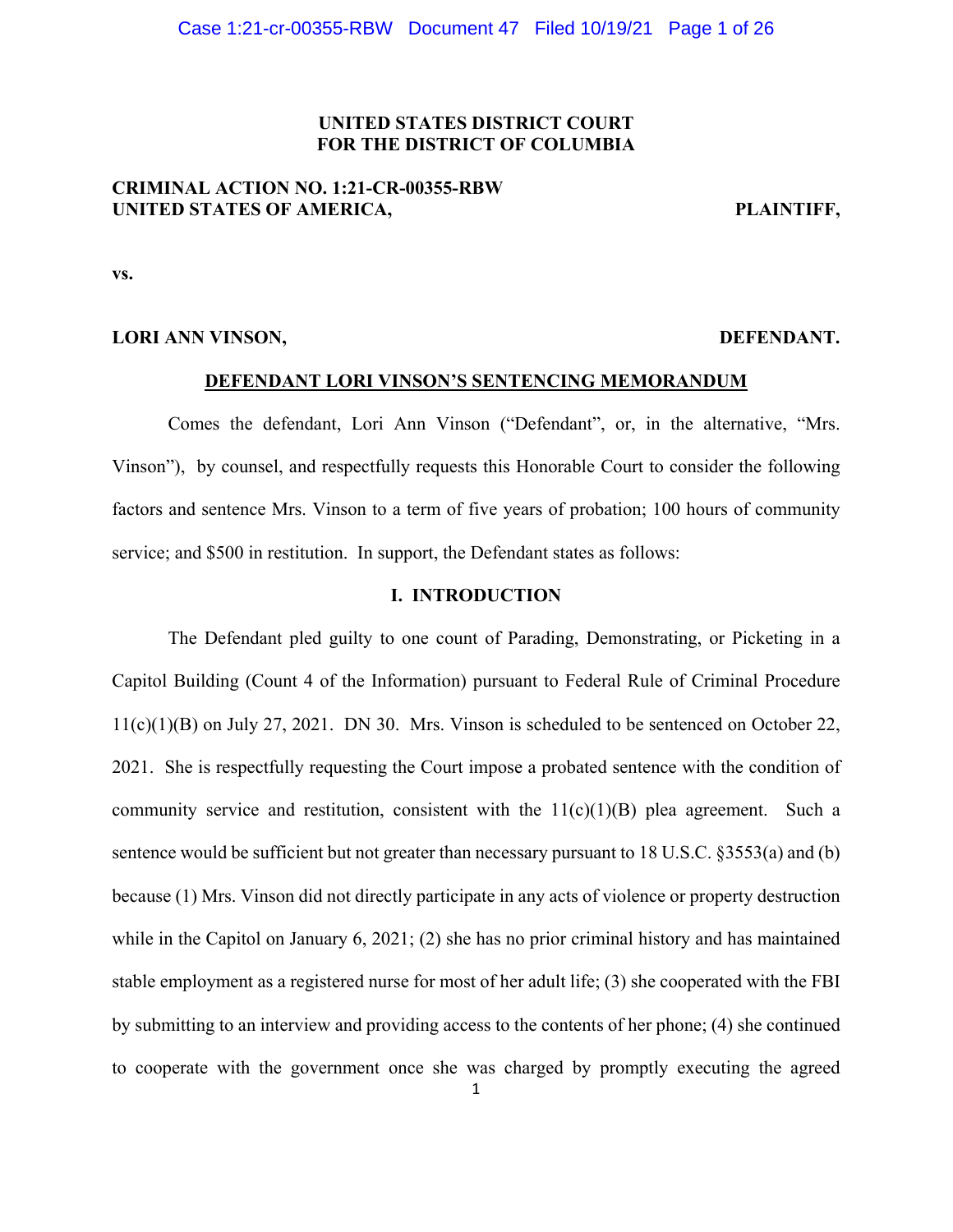protective order and providing further access to her phone; (5) she agreed to plead guilty and take responsibility for her actions early on in the litigation process; and (6) despite earlier remarks to the media that were made while upset over her job loss, has great remorse for her actions on January 6, 2021.

## **II. PRE-SENTENCE REPORT**

## **A. Factual Objections**

The Defendant does not have any factual objections to the final Pre-sentence Report ("PSR"). DN 39.

## **B. Legal Objections**

The Defendant objects to the exclusion from the PSR of a departure pursuant to U.S. Sentencing Guideline §5H1.6. Mrs. Vinson stipulates that the guidelines do not apply to the offense to which she has pled guilty. In the event the Court considers the guideline range applicable to the dismissed counts, the Defendant respectfully requests the Court consider this departure. The basis and supporting arguments for the departure are contained in Section V(D) below.

## **III. STATUTORY SENTENCING RANGE, ADVISORY GUIDELINE RANGE, AND PLEA AGREEMENT RECOMMENDATION**

 Mrs. Vinson pled guilty to Parading, Demonstrating, or Picketing in a Capitol Building in violation of 40 U.S.C.  $\S5104(e)(2)(G)$ , a Class B Misdemeanor. This offense carries a maximum term of imprisonment of six months pursuant to 40 U.S.C.  $\S$ \$5104(e)(2)(G) and 5109(b); a maximum fine of \$5,000 pursuant 18 U.S.C. §3571(b); and a special assessment fee of \$10 pursuant to 18 U.S.C. §3013. Mrs. Vinson is eligible for up to five years probation pursuant to 18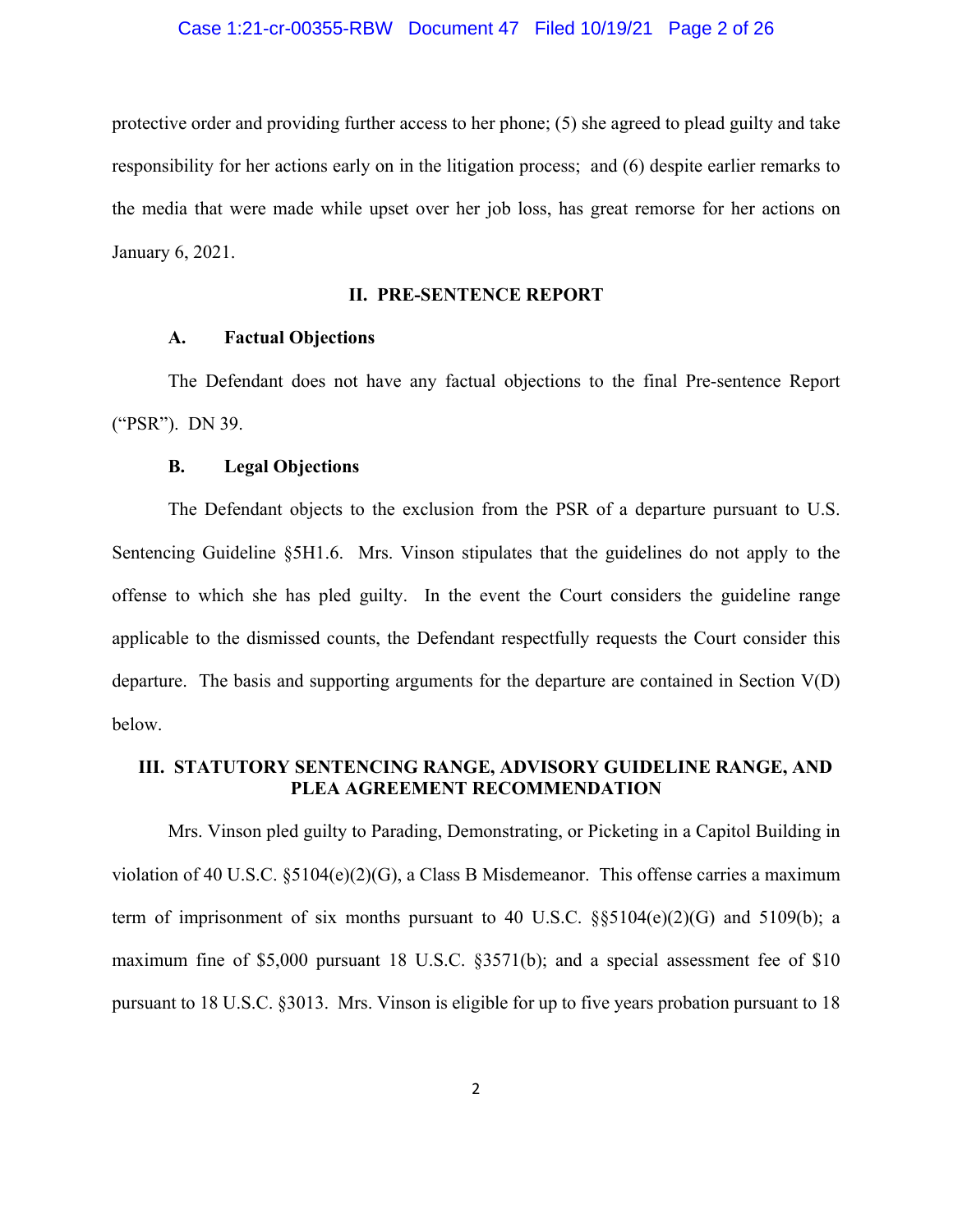#### Case 1:21-cr-00355-RBW Document 47 Filed 10/19/21 Page 3 of 26

U.S.C. §3561(c)(2). This offense is not subject to a term of supervised release. 18 U.S.C. §§ 19 and 3583(b)(3).

 The U.S. Sentencing Guidelines do not apply to this count of conviction which is a Class B misdemeanor. USSG §1B1.9. As noted in the PSR, had Mrs. Vinson been convicted of Counts 1 and/or 2 of the Information, the U.S. Sentencing Guidelines would apply. DN 39 at ¶67. Pursuant to USSG §2B2.3, for Counts 1 and 2, Mrs. Vinson's total offense level would be 4 if she pled to these counts. *Id.* She has zero criminal history points and, thus, would fall within a Criminal History Category I. *Id.* at ¶¶24-26 and 67.This would result in a guideline range for Counts 1 and 2 of 0 to 6 months. *Id.* at ¶67.

 The United States agreed to recommend dismissal of Counts 1, 2 and 3 in exchange for the Defendant's plea to Count 4. DN 30. However, there is no recommendation by the United States as part of the plea to a specific sentence on Count 4. *Id.*

## **IV. SENTENCING LAW**

Pursuant to 18 U.S.C. §3553, the Court "shall impose a sufficient, but not greater than necessary" sentence. Specifically, 18 U.S.C. §3553(a) provides:

**(a) Factors to be considered in imposing a sentence.**--The court shall impose a sentence sufficient, but not greater than necessary, to comply with the purposes set forth in paragraph (2) of this subsection. The court, in determining the particular sentence to be imposed, shall consider--

**(1)** the nature and circumstances of the offense and the history and characteristics of the defendant;

 **(2)** the need for the sentence imposed--

**(A)** to reflect the seriousness of the offense, to promote respect for the law, and to provide just punishment for the offense;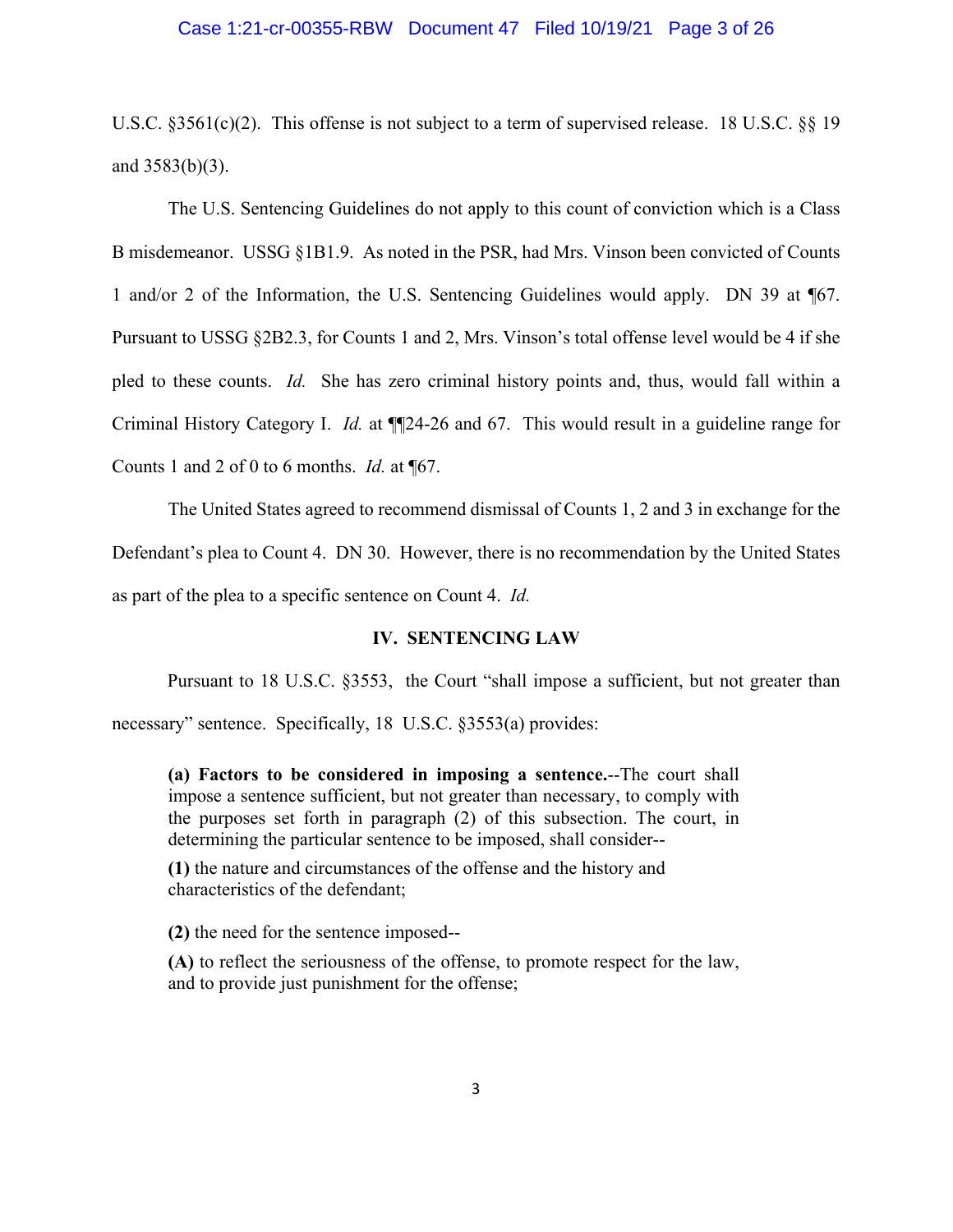**(B)** to afford adequate deterrence to criminal conduct;

**(C)** to protect the public from further crimes of the defendant; and

**(D)** to provide the defendant with needed educational or vocational training, medical care, or other correctional treatment in the most effective manner;

**(3)** the kinds of sentences available;

**(4)** the kinds of sentence and the sentencing range established for--

**(A)** the applicable category of offense committed by the applicable category of defendant as set forth in the guidelines--

**(i)** issued by the Sentencing Commission pursuant to section 994(a)(1) of title 28, United States Code, subject to any amendments made to such guidelines by act of Congress (regardless of whether such amendments have yet to be incorporated by the Sentencing Commission into amendments issued under section 994(p) of title 28); and

**(ii)** that, except as provided in section 3742(g), are in effect on the date the defendant is sentenced; or

**(B)** in the case of a violation of probation or supervised release, the applicable guidelines or policy statements issued by the Sentencing Commission pursuant to section 994(a)(3) of title 28, United States Code, taking into account any amendments made to such guidelines or policy statements by act of Congress (regardless of whether such amendments have yet to be incorporated by the Sentencing Commission into amendments issued under section 994(p) of title 28);

**(5)** any pertinent policy statement--

**(A)** issued by the Sentencing Commission pursuant to section 994(a)(2) of title 28, United States Code, subject to any amendments made to such policy statement by act of Congress (regardless of whether such amendments have yet to be incorporated by the Sentencing Commission into amendments issued under section 994(p) of title 28); and

**(B)** that, except as provided in section 3742(g), is in effect on the date the defendant is sentenced.

**(6)** the need to avoid unwarranted sentence disparities among defendants with similar records who have been found guilty of similar conduct; and

**(7)** the need to provide restitution to any victims of the offense.

For those offenses for which there is no applicable sentencing guideline, "the court shall also have

due regard for the relationship of the sentence imposed to sentences prescribed by guidelines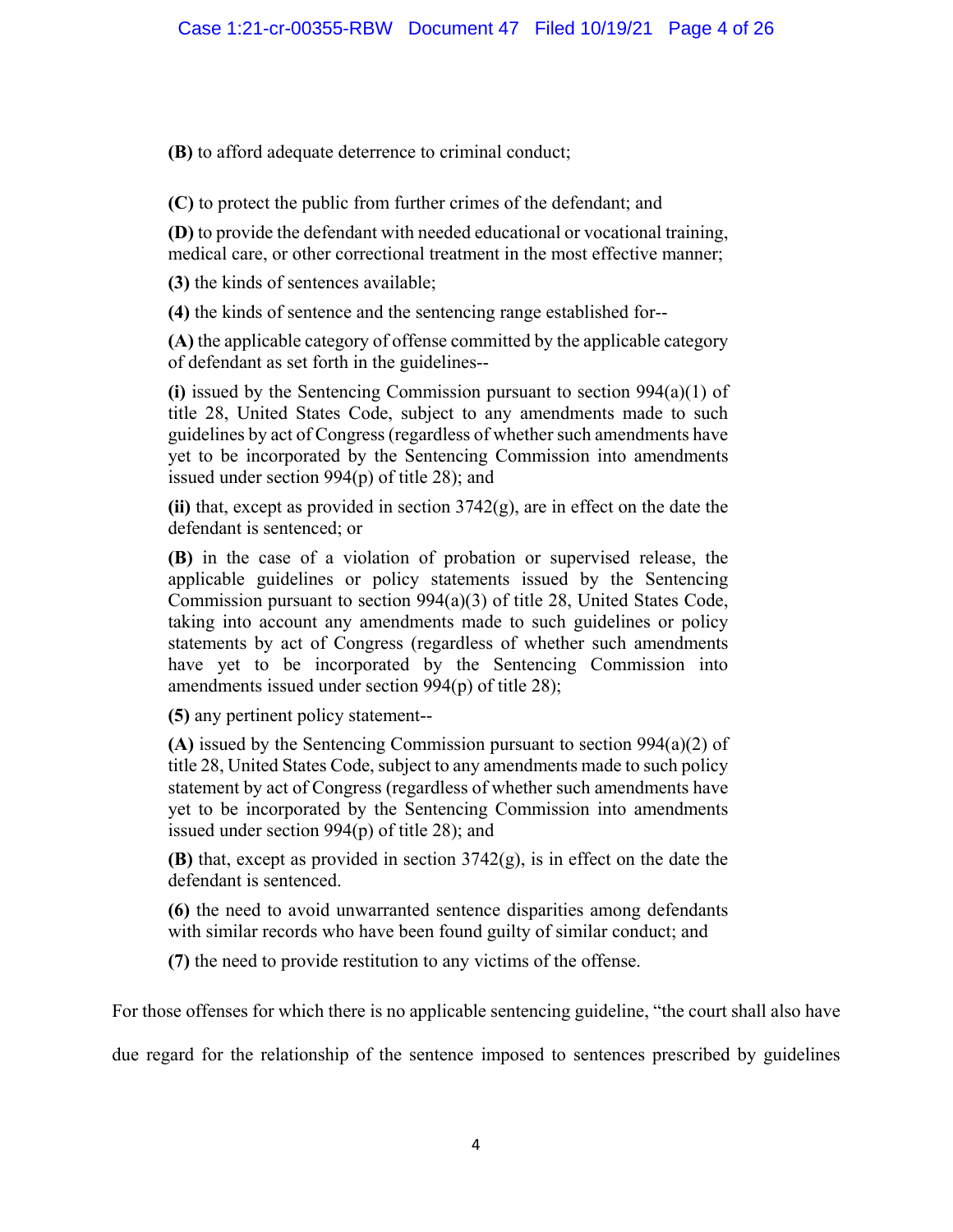#### Case 1:21-cr-00355-RBW Document 47 Filed 10/19/21 Page 5 of 26

applicable to similar offenses and offenders, and to the applicable policy statements of the Sentencing Commission." 18 U.S.C. §3553(b)(1).

## **V. THE APPROPRIATE SENTENCE FOR MRS. VINSON**

## **A. Relevant Facts of the Offense for the Court to Consider (18 U.S.C. §3553(a)(1))**

 Prior to January 6, 2021, Mrs. Vinson had never participated in a protest. She is not a member of any radical groups; nor did she organize or partake in the organization of the protest on January  $6<sup>th</sup>$ . Likewise, she was not part of a larger organization in attendance that day.

 On January 5, 2021, Mrs. Vinson and Thomas Vinson (a co-defendant in this case) drove to Washington, D.C. to attend the "Stop the Steal" rally featuring former President Donald Trump. Mr. Vinson is an U.S. Air Force veteran and he, along with Mrs. Vinson, wanted to attend the rally to voice their opinion and support of Trump. Mrs. Vinson had never been to Washington, D.C. before, so they walked around the downtown area on the date of arrival. Mrs. Vinson did not hear any plans or talk from other protestors to go to the Capitol the next day.

 On January 6, 2021, the Vinson's went to what Mrs. Vinson considered the "back lawn" of the White House where a stage was erected for the rally. Around 12:00 p.m., Trump gave a speech on that stage and thereafter, the crowd started moving down the street toward the Capitol.

Mrs. Vinson entered the Capitol building at 2:18 p.m. by walking through the open  $1<sup>st</sup>$  floor Senate Wing Door, as pictured below.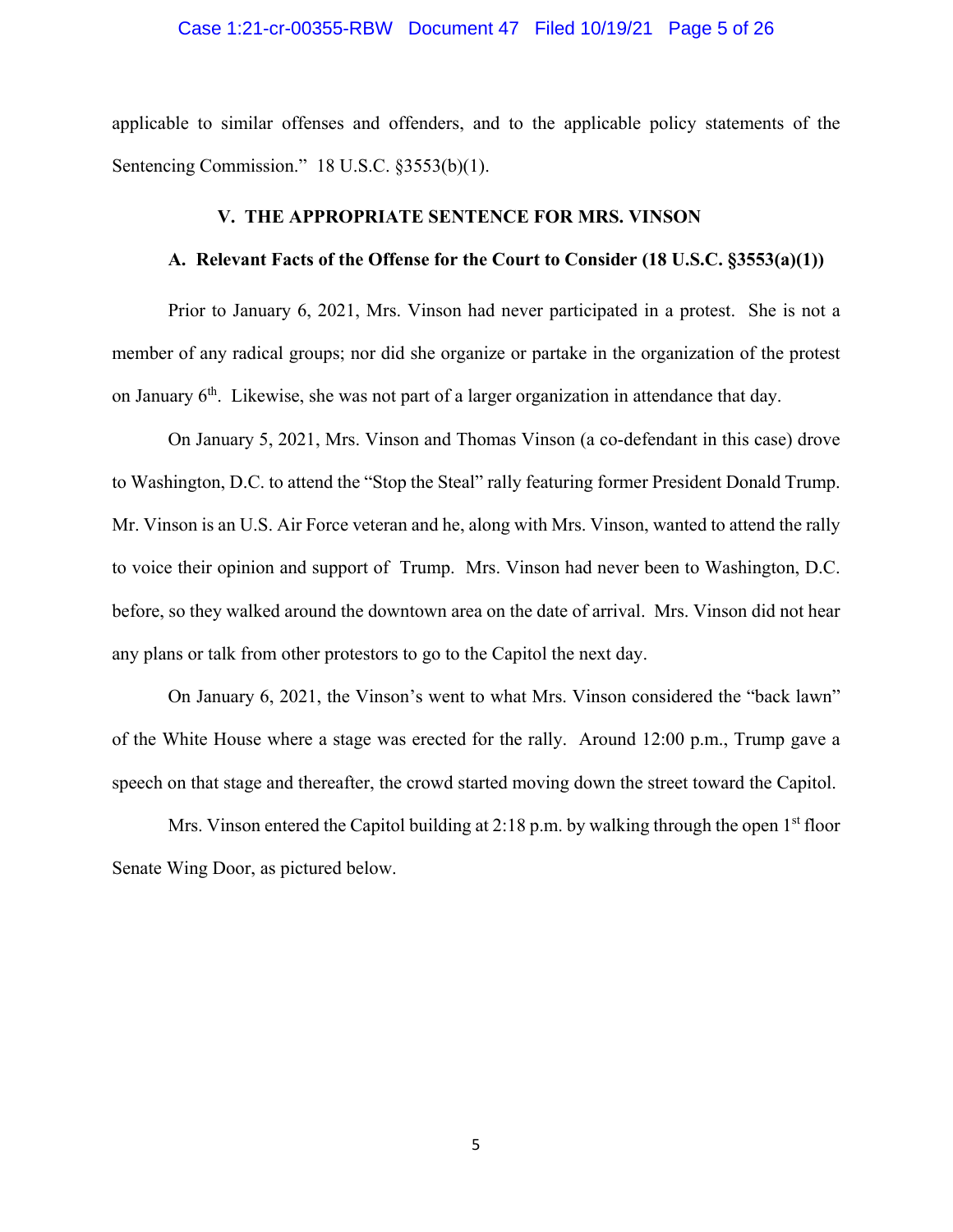

DN 1-1 at p. 6.

Per security camera footage provided as part of discovery, the Vinson's entered the Capitol approximately five (5) minutes after the  $1<sup>st</sup>$  floor Senate door had been opened.<sup>1</sup> The footage also shows that hundreds of individuals entered through that door prior to the Vinson's.

 After walking through the door, Mrs. Vinson and her husband turned right and then walked out of the room toward the Crypt, as pictured below.



The Vinson's traveled to the Crypt through a corridor with a large group of protestors; the corridor consisted of wall-to-wall people. In the Crypt, a large crowd formed with the Vinson's in the middle. Per The Resistance.Video recently provided by the United States, at one point, Mrs. Vinson is observed near the front of the police line, but she is not yelling, confronting or being

<sup>1</sup> Per the security camera videos provided in discovery, the initial entry through the window (discussed in the U.S. Sentencing Memo) occurred prior to the Senate Wing door being opened by protestors. The latter was opened at 14:13:31 (2:13 p.m.).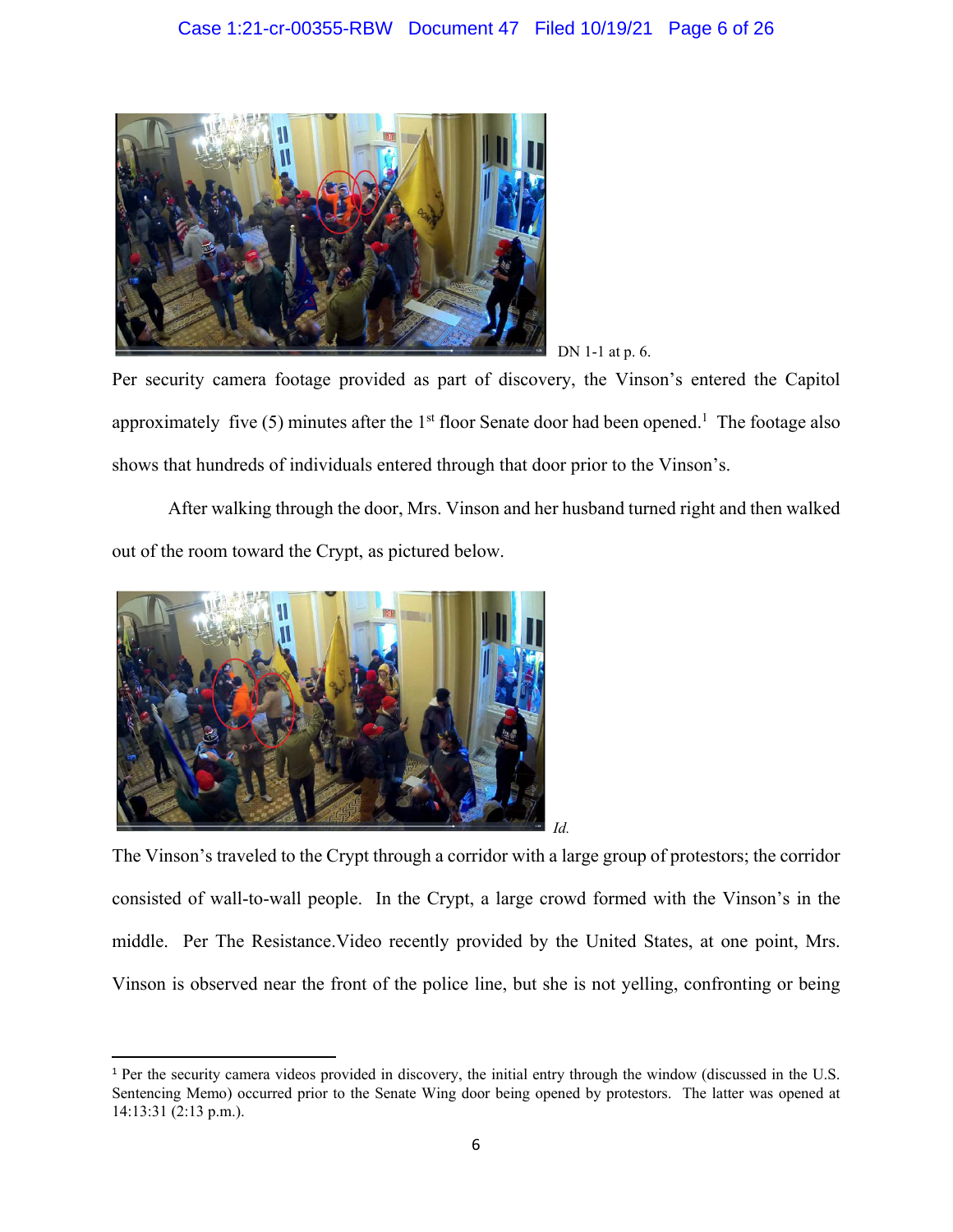## Case 1:21-cr-00355-RBW Document 47 Filed 10/19/21 Page 7 of 26

aggressive in any way toward the officers. She is standing there, not saying anything or looking down at her phone. She is captured in this video for almost 2 minutes while in the Crypt, exhibiting no acts of aggression or encouragement of same. In fact, she disappears from the front of the crowd and goes back into the middle of the crowd prior to the police line breaking. The Resistance.Video at 16:55-18:49. An assault happens to an officer and the line breaks in the Crypt, but, based upon security camera video provided in discovery, this occurs at the other end of the Crypt and not where the Vinson's are located.

 From the Crypt, the Vinson's go down the OAP Corridor, up a set of stairs and into the Rotunda. According to security cameras, they entered the Rotunda at approximately 2:34 p.m. When they first arrived in the Rotunda, there was no exit available from the building. They wandered in and out of the Rotunda approximately 18 minutes before finally exiting through the Rotunda exterior door that had been opened while they were in the Rotunda. It should be noted that neither of the Vinson's entered the Senate or House chambers.

 Mr. and Mrs. Vinson were captured on surveillance video for most of the time they were in the Capitol. At no time while in the Capitol are the Vinson's captured being violent or destroying property. It further does not depict either of them encouraging other protestors to be violent or destroy property. There is no indication either that the Vinson's had any confrontations with law enforcement officers or other Capitol personnel. The footage shows them walking around and sometimes taking photos or videos. No images are captured of the Vinson's being violent, inciting violent actions, confronting law enforcement or committing acts of property damage because they did not do any of these things.

 Per Mrs. Vinson, at one point they witnessed an individual pick up a stanchion and hit Senator Mitch McConnell's door with it. After observing these actions, they determined that they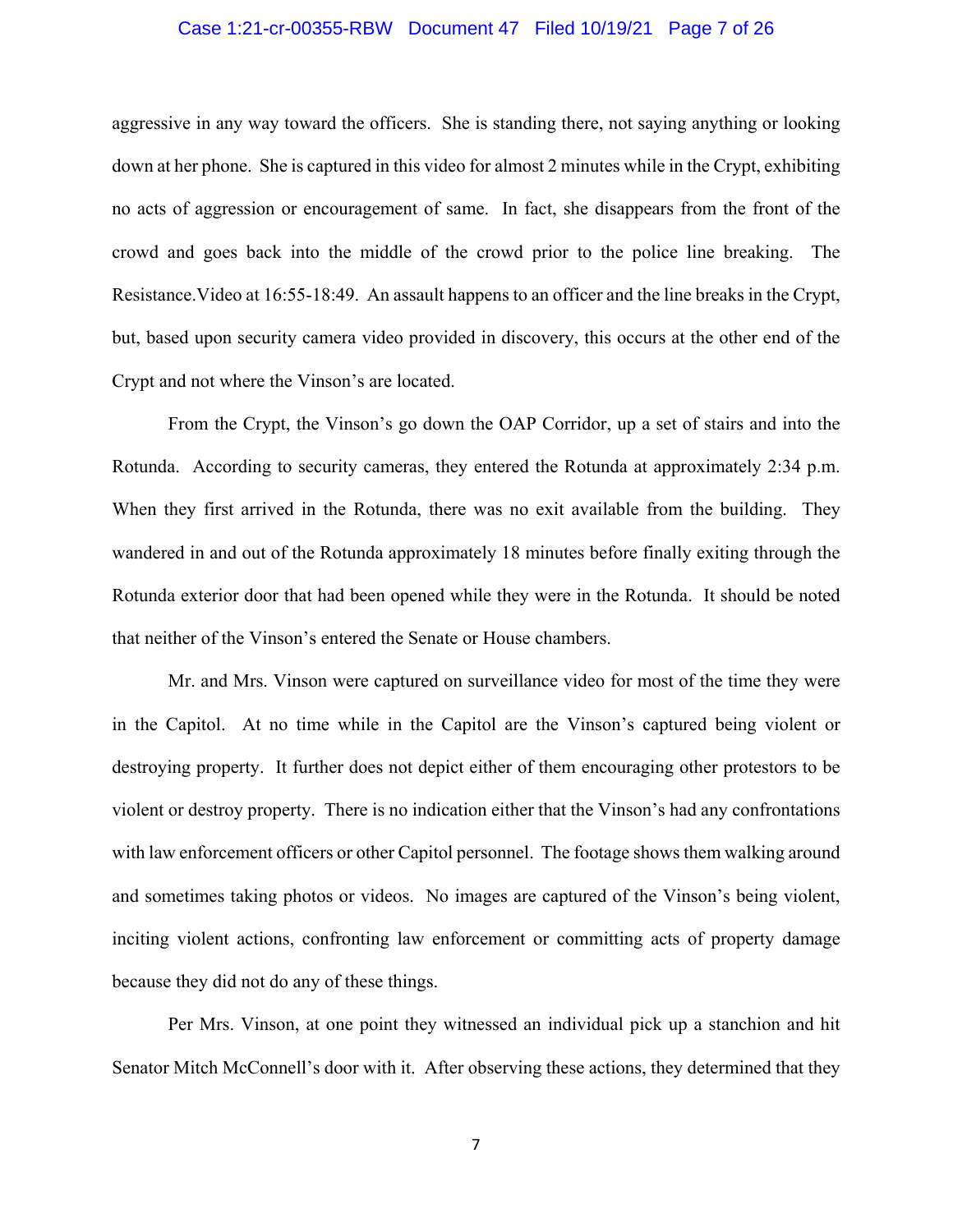## Case 1:21-cr-00355-RBW Document 47 Filed 10/19/21 Page 8 of 26

should no longer be in the Capitol and sought out an exit. Per the surveillance videos, it appears that the Vinson's exited the Capitol through the Rotunda door at 2:52 p.m. Thus, they were in the Capitol for a total of 34 minutes.

 Mrs. Vinson cooperated fully with the government in this matter. Just two days after the January 6<sup>th</sup> events, on January 8, 2021, Mrs. Vinson found a card from the FBI on her front door. She contacted the agent via telephone. On that same day, Mr. and Mrs. Vinson gave a recorded statement to FBI Agent Dave McClellan admitting that they went in to the Capitol. A week later, on January 15, 2021, Mrs. Vinson gave another recorded statement to the FBI. This statement provided more detail and she answered all follow-up questions asked of her. On February 23, 2021, the FBI went to the Vinson's residence to arrest them for the instant offense. They were not home, so the FBI agents called them. Mrs. Vinson answered the phone and agreed to meet the agents at the FBI Owensboro Resident Agency. At 12:22 p.m. on the same day, Mr. and Mrs. Vinson went to the FBI's Owensboro office and turned themselves in. As instructed, they brought the clothes they were wearing on January  $6<sup>th</sup>$  and Mrs. Vinson's cellular telephone. Mrs. Vinson signed a consent to search her phone and provided the agents with her passcode. Candidly, she limited this consent to exclude conversations with her husband. Later, at the request of the prosecutor in this case, she executed a full consent so agents could review the conversations with Mr. Vinson.

 Before her second statement to the FBI, Mrs. Vinson was interviewed by two local television stations. On January 13, 2021, she discussed her involvement in the January  $6<sup>th</sup>$  events, as well as, her recent firing as a result of same. In relation to the latter, she stated that she told her employer, "I felt like what I had done was justified, and so I just said I would do this all over again tomorrow. I'm sorry that you don't see my worth." https://fox17.com/news/kentucky-nurse-fired-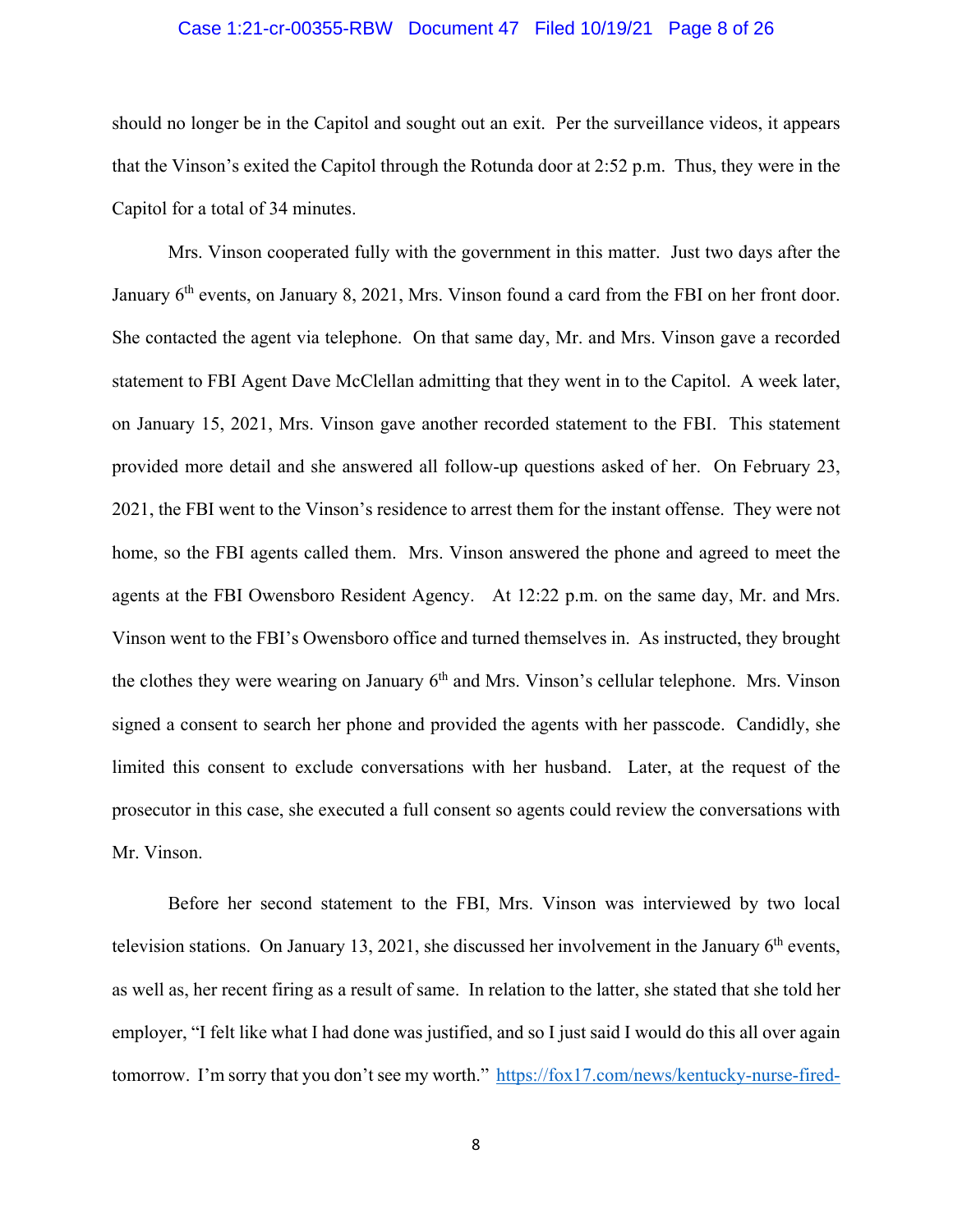### Case 1:21-cr-00355-RBW Document 47 Filed 10/19/21 Page 9 of 26

for-entering-us-capitol-during-riot. The next day, another television station featured an interview with Mrs. Vinson about her January  $6<sup>th</sup>$  participation and subsequent firing. At that time, she candidly did not express remorse for her actions. https://14news.com/2021/01/15/ascension-stvincent-nurse-loses-job-involvement-us-capitol-riots/. Since that time, Mrs. Vinson, as evidenced by her cooperation with the government and expedited plea, has changed her beliefs and attitude toward the events at the Capitol.

 Mrs. Vinson was charged via Information on May 12, 2021. DN 16. Discovery was subsequently provided July 20, 2021; August 23, 2021; and September 14, 2021. DN 36-38. An offer was made in this matter on July 9, 2021. DN 30. Mrs. Vinson accepted this offer on July 22, 2021, before most of the discovery was received and reviewed. *Id.* Further, Mrs. Vinson accepted the plea knowing full well that this Court has the absolute discretion in sentencing her, which could include jail time up to 6 months.

## **B. Mrs. Vinson's History and Characteristics (18 U.S.C.§3553(a)(1))**

Mrs. Vinson is 50 years old. DN 39 at p.  $2<sup>1</sup>$  She currently resides in Morganfield, Kentucky in a home owned by her and her husband. *Id.* at ¶35. They have lived in their home for approximately 12 years and in their prior residence for over 10 years. *Id.* Morganfield, Kentucky is located in the western part of Kentucky. *Id.* Mrs. Vinson has called this area of Kentucky home her entire life. *Id.* 

 Mrs. Vinson experienced a "somewhat...tumultuous childhood." *Id.* at ¶33. When her parents divorced when she was 11 years old, her mother did not accept her seeing her father. Mrs. Vinson's brother went to live with her father, so she did not get to see either her brother or her

<sup>&</sup>lt;sup>1</sup> Mrs. Vinson turned 50 between the drafting of the PSR and the filing of this sentencing memo.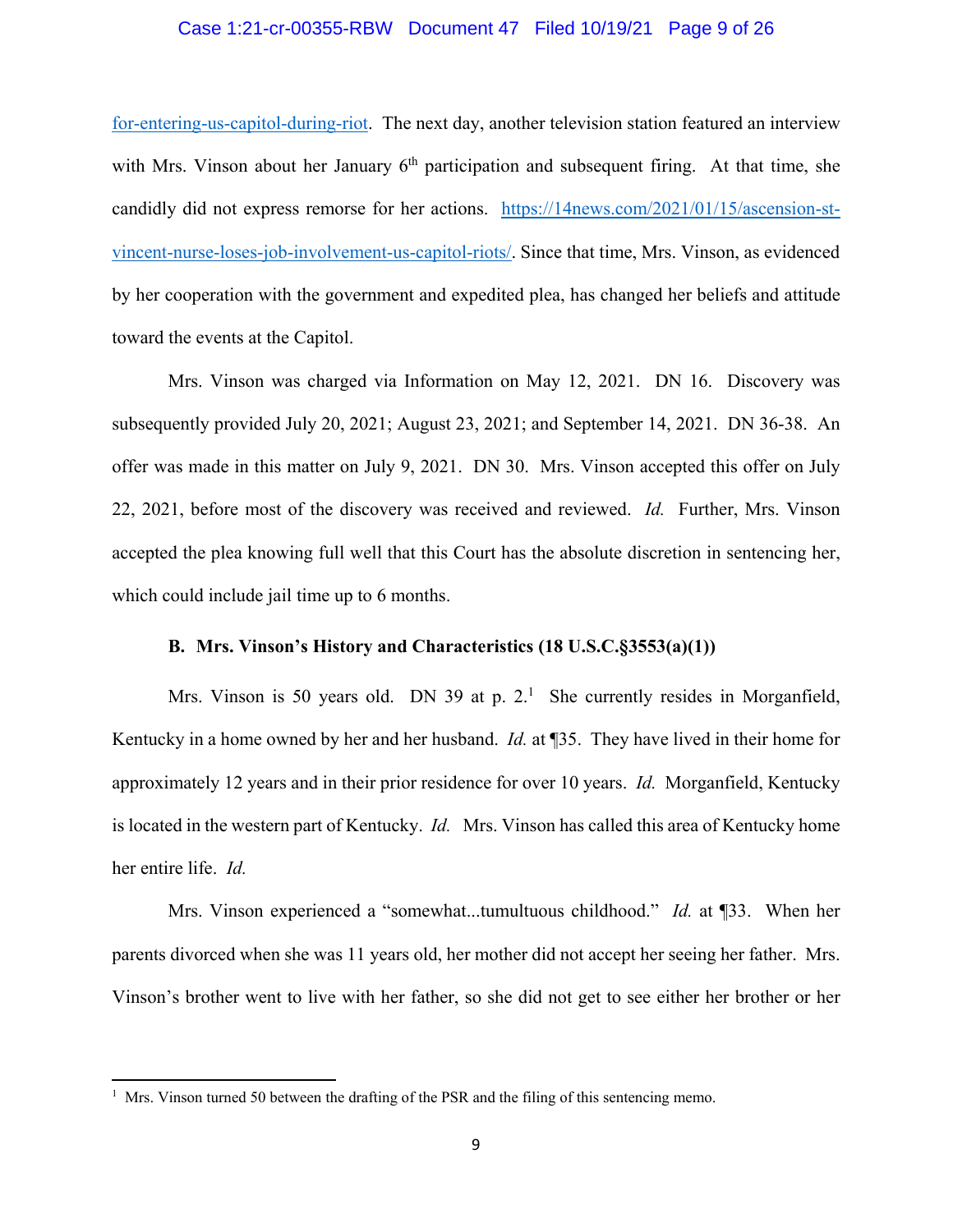## Case 1:21-cr-00355-RBW Document 47 Filed 10/19/21 Page 10 of 26

father. Her mother was an alcoholic and Mrs. Vinson believes she suffered from an undiagnosed mental illness. *Id.* While living with her, Mrs. Vinson's life was chaotic because of her mother's erratic behavior and, as a result, she felt very "disoriented as a a child." *Id.* At the age of 16, Mrs. Vinson went to live with her father and did not speak to her mother for 10 years. *Id.* Despite this, she was able to establish a close relationship with her brother and found a mother figure in a family friend with whom she still remains close and relies on as a support system. *Id.*

 Mrs. Vinson has been with Thomas Vinson for 25 years; they have been married 21 of those years. *Id.* at ¶34. She and Mr. Vinson, together, have six (6) adult children. *Id.* One of Mr. Vinson's sons continues to reside with the Vinson's. *Id.* She is a grandmother to nine (9) grandchildren. *Id.* Mrs. Vinson is very active in her children and grandchildren's lives. In fact, Mrs. Vinson was a stay-at-home mom until she went back to school in her mid-30's to become a nurse.

Mrs. Vinson has no criminal history. *Id.* at **[104-29.** Further, she has been on pretrial release since March 16, 2021 and has been compliant with all conditions of same. *Id.* at ¶¶7-8. She has been law-abiding and supportive of law enforcement her entire adult life. *See* letter from retired Kentucky State Police Trooper Jared Beauchamp, attached as **Ex. A.**

 Mrs. Vinson, as well as her husband, is a hard worker and has great compassion for others. As evidenced by the attached letter from Chuck Condiffe, Jr., Mrs. Vinson has a long history of helping and caring for others. *See* Chuck Condiffe letter, attached as **Ex. B**. Additionally, she and Mr. Vinson own 36 rental properties for low-income residents. DN 39 at ¶54. They are not just landlords, but help out those tenants by providing transportation, food and money. *See* letters from tenants, Monica Pharm and Lonnie Hawks, attached collectively as **Ex. C.** Among the residents of these rentals is a mentally disabled 24 year old male, Blake Henson, for whom Mrs. Vinson is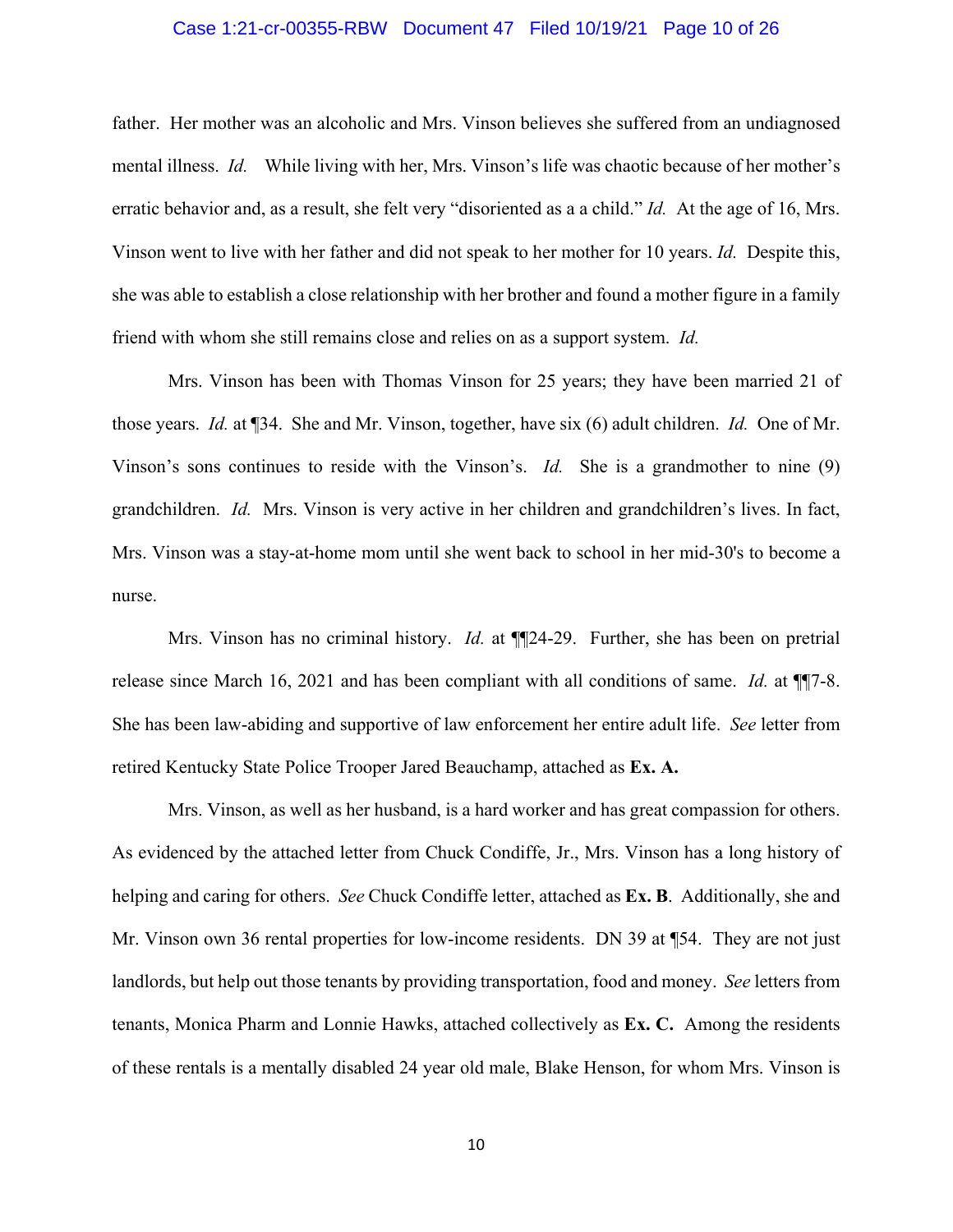## Case 1:21-cr-00355-RBW Document 47 Filed 10/19/21 Page 11 of 26

his Social Security payee. DN 39 at ¶54. Accordingly, she oversees all his finances, helping him to pay his bills. *Id.* In addition, she physically checks in on Blake on a daily basis to ensure that he is properly caring for his health and hygiene. *Id.* and Hawks letter, *supra.* Blake is no longer supported or helped by his family and Mr. and Mrs. Vinson have essentially taken him in as one of their own. *See* Hawks letters, *supra.* 

 While this case has been pending, Mrs. Vinson was caring for her mother who was diagnosed with throat cancer. *Id.* at ¶32. Although she had a strained relationship with her mother, during the last year and half of her mother's life, she moved in with Mrs. Vinson so she could care for her. *Id.* Unfortunately, during her final days, Mrs. Vinson's mother could not speak due to the removal or her tongue and voice box. *Id.* Her mother died on May 5, 2021. *Id.*

 Mrs. Vinson went back to school later in life and obtained an Associate's Degree in nursing in 2005 at the age of 34. *Id.* at ¶47. Eleven years later, when she was in her 40's, she went back to school and obtained her Bachelor's Degree in Nursing. *Id.* She is currently employed as a traveling registered nurse with Flex Care. *Id.* at ¶51.2 Mrs. Vinson has provided care and training for COVID treatment throughout the pandemic as an essential worker. She continues to provide care to at-home, high risk patients in this regard.

As evidenced by the PSR, Mrs. Vinson has a significant employment history:

| June 2005–May 2006   | Regional Medical Center as RN on<br>Orthopedic/Urology floor |
|----------------------|--------------------------------------------------------------|
| May 2006–Sept. 2014  | Methodist Hospital–RN in OR                                  |
| Aug. 2011–Sept. 2014 | St. Thomas Health System as an RN                            |

<sup>&</sup>lt;sup>2</sup> The PSR notes that Mrs. Vinson has not advised her employer of the current charges. Due to her prior issues with employment after January 6, 2021, she is waiting until final sentencing to discuss the charges. It should be noted that the undersigned has consulted with a member of the Kentucky Nursing Board and it is believed that Mrs. Vinson may receive a reprimand in the form of a fine and/or additional training for this conviction.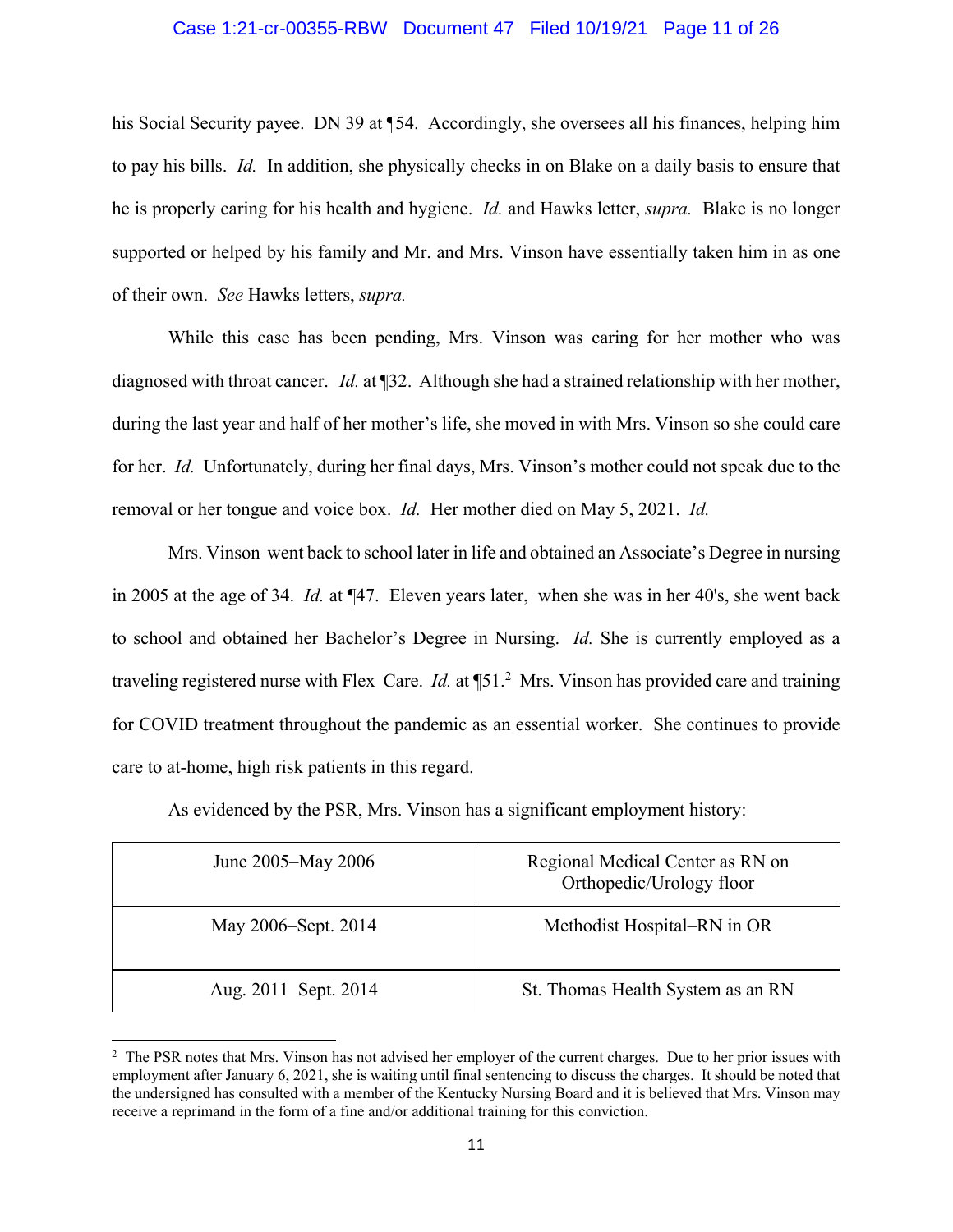| Sept. 2014–December 2015 | Veterans Administration as an RN in OR--<br>preparing equipment and instruments for<br>surgery |
|--------------------------|------------------------------------------------------------------------------------------------|
| Dec. 2015–Sept. 2016     | Crittenden Health Systems as supervisor of<br>medical/surgical floors, ICU and ER              |
| Sept. 2016–April 2017    | Redbanks as a RN (overlapping with Select<br>Specialty Hospital)                               |
| Feb. 2017–Nov. 2018      | Select Specialty Hospital as a RN<br>(overlapping with Deaconess Hospital)                     |
| July 2018–May 2019       | Deaconess Hospital as a RN (overlapping<br>with her time at St. Vincent's)                     |
| Oct. 2018–January 2021   | St. Vincent's Health Center as a RN                                                            |
| March 2021-July 2021     | Helms Home Care as a RN                                                                        |
| July 2021–present        | Flex Care as travel RN                                                                         |

*Id.* at ¶¶51–53h.

 Because of Mrs. Vinson's love for her work, she was very upset when fired by her employer. The loss of her job, per her employer, was based solely on her actions at the Capitol on January 6. *Id.* at ¶53. As a result, when contacted by local news organizations shortly after her firing to give her side, she provided two (2) interviews. Both of these interviews centered around the loss of her job. As stated at her Change of Plea hearing, she made statements during those interviews that she now regrets and they were made at a time when she was very angry at her employer. Further, she wants to make it clear to the Court, the government and all those put in harm's way on January 6, that her statements that her actions were "justified" and she would "do this all over again tomorrow" were in reference to her beliefs that the election was stolen and standing up for her belief in same. She in no way condones or justifies the violence that occurred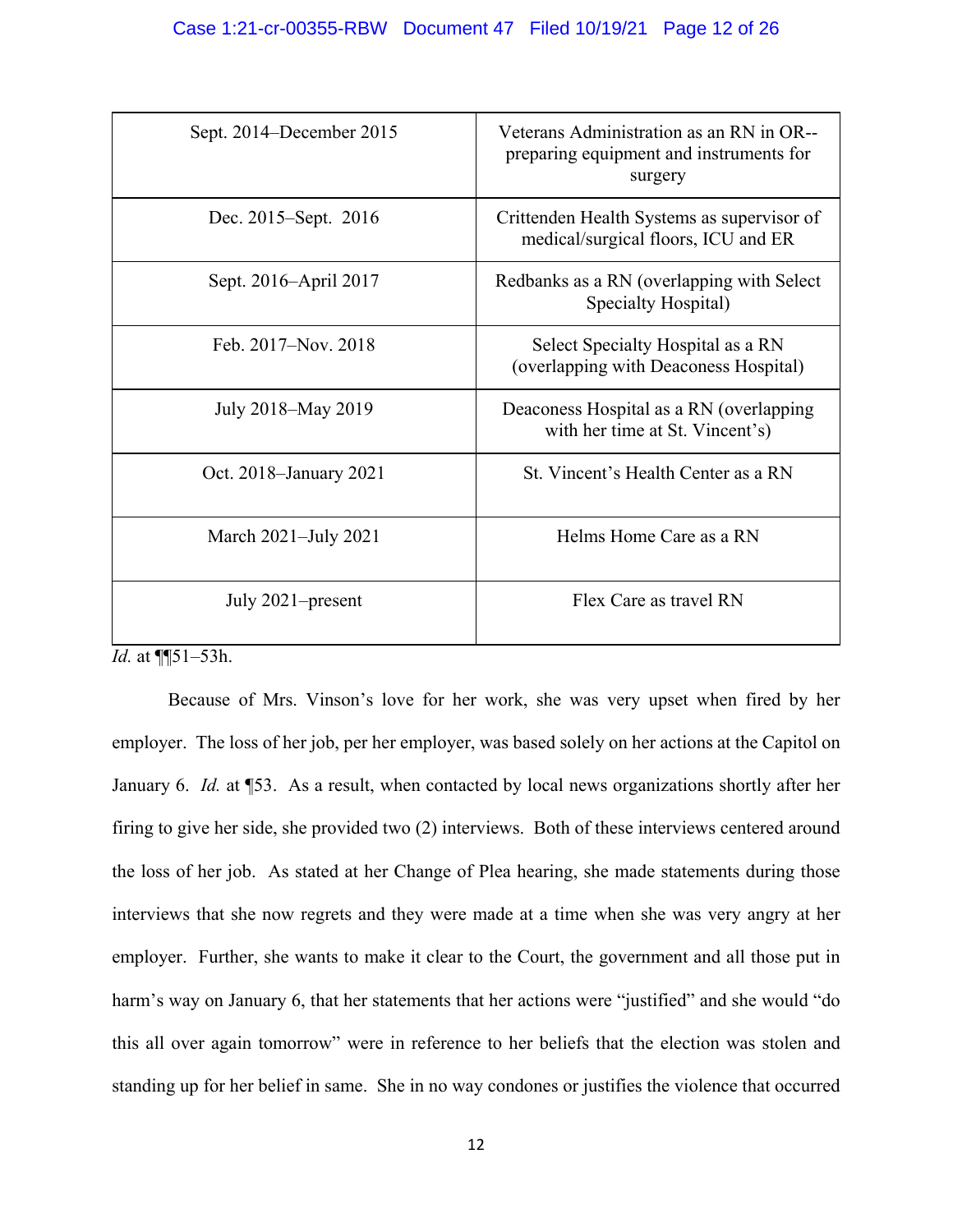#### Case 1:21-cr-00355-RBW Document 47 Filed 10/19/21 Page 13 of 26

on January 6, 2021. Those actions, she does not find justifiable and she would not participate in same if given a chance. *See* October 10, 2021 letter from Lori Vinson, attached as **Ex. D.** 

 In sum, Mrs. Vinson, along with her husband, do not have a history of protesting or radical behavior. Up until January 6, 2021, they were upstanding, law abiding citizens. Indeed, Mrs. Vinson does not have a criminal record. They are parents and grandparents who are life-long residents of their community. They both contribute to their community with steady employment and contributions to low-income citizens. Their actions on January 6, 2021 are inconsistent with their life-long behavior.

## **C. The Need for the Sentence Imposed (18 U.S.C. §3553(a)(2))**

 Taking into account Mrs. Vinson's history and characteristics, in combination with the facts of the offense, a probated sentence with community service would (1) reflect the seriousness of the offense; (2) promote her respect for the law; (3) provide just punishment for the offense; (4) afford adequate deterrence to criminal conduct; and (5) protect the public from further crimes of the defendant. Each of these will be addressed in turn.

## **1. A Probated Sentence Would Reflect the Seriousness of the Offense.**

 A probated sentence would reflect the seriousness of the offense. The United States argues that Mrs. Vinson, while not personally participating in any violent or destructive acts, due to her presence and encouragement–by adding to the crowd of protestors, is indirectly responsible for the actions of the group. Mrs. Vinson understands that this is a special concern of the Court as well. And for this, there is no defense. Mrs. Vinson concedes that what occurred on January 6, 2021 was a serious offense and there are few other instances in history more serious. She admits that she was part of the crowd that entered the Capitol. Again, for this, there is no defense. This is why Mrs. Vinson admitted to her guilt early on in this case.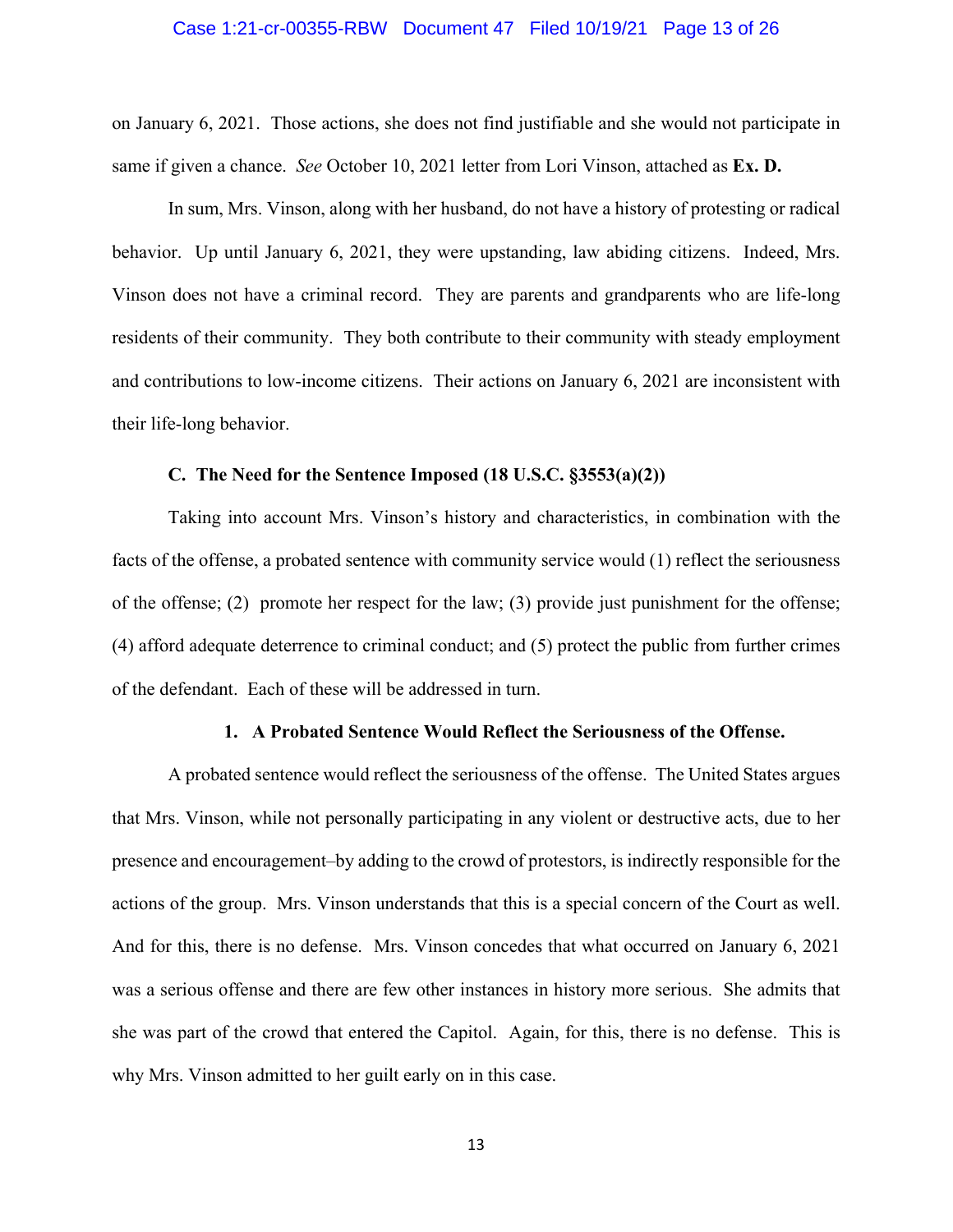## Case 1:21-cr-00355-RBW Document 47 Filed 10/19/21 Page 14 of 26

 With this said, the determination of the seriousness of the offense should be based on Mrs. Vinson's individual conduct. From review of other sentencing memos filed by the United States, the government looks at several factors of the individual defendants in determining a "fair and just sentence" for each defendant. These factors are: (1) whether, when, and how the defendant entered the Capitol building;  $(2)$  whether the defendant engaged in any violence or incited violence;  $(3)$ whether the defendant engaged in any acts of destruction; (4) the defendant's reaction to acts of violence or destruction; (5) whether during or after the riot, the defendant destroyed evidence; (6) the length of the defendant's time inside the building, and exactly where the defendant traveled; (7) the defendant's statements in person or on social media; (8) whether the defendant cooperated with, or ignored, law enforcement; and (9) whether the defendant otherwise exhibited evidence of remorse or contrition.

 Here, there are mitigating factors that the United States took into account in not only charging Mrs. Vinson with misdemeanors only, but ultimately offering to dismiss all but one B misdemeanor count. It is these factors that Mrs.Vinson respectfully requests the Court consider and to render a sentence of probation for her actions. First, Mrs. Vinson and her husband went to Washington, D.C. on their own; they were not part of any radical or violent organization or groups, nor were they part of any groups or organizations that organized the rally. Second, after attending the Trump rally, they followed the crowds to the Capitol and walked through an open door into the building that had been open for several minutes with multitudes of people entering ahead of them. They did not break any windows or entrances to get inside. Third, the Vinson's did not engage in any acts of violence, incite violence, engage in any acts of destruction or incite any acts of destruction. There is no evidence that they had confrontations with law enforcement officers or encouraged anyone to do so. They are not observed yelling at officers or others. The Vinson's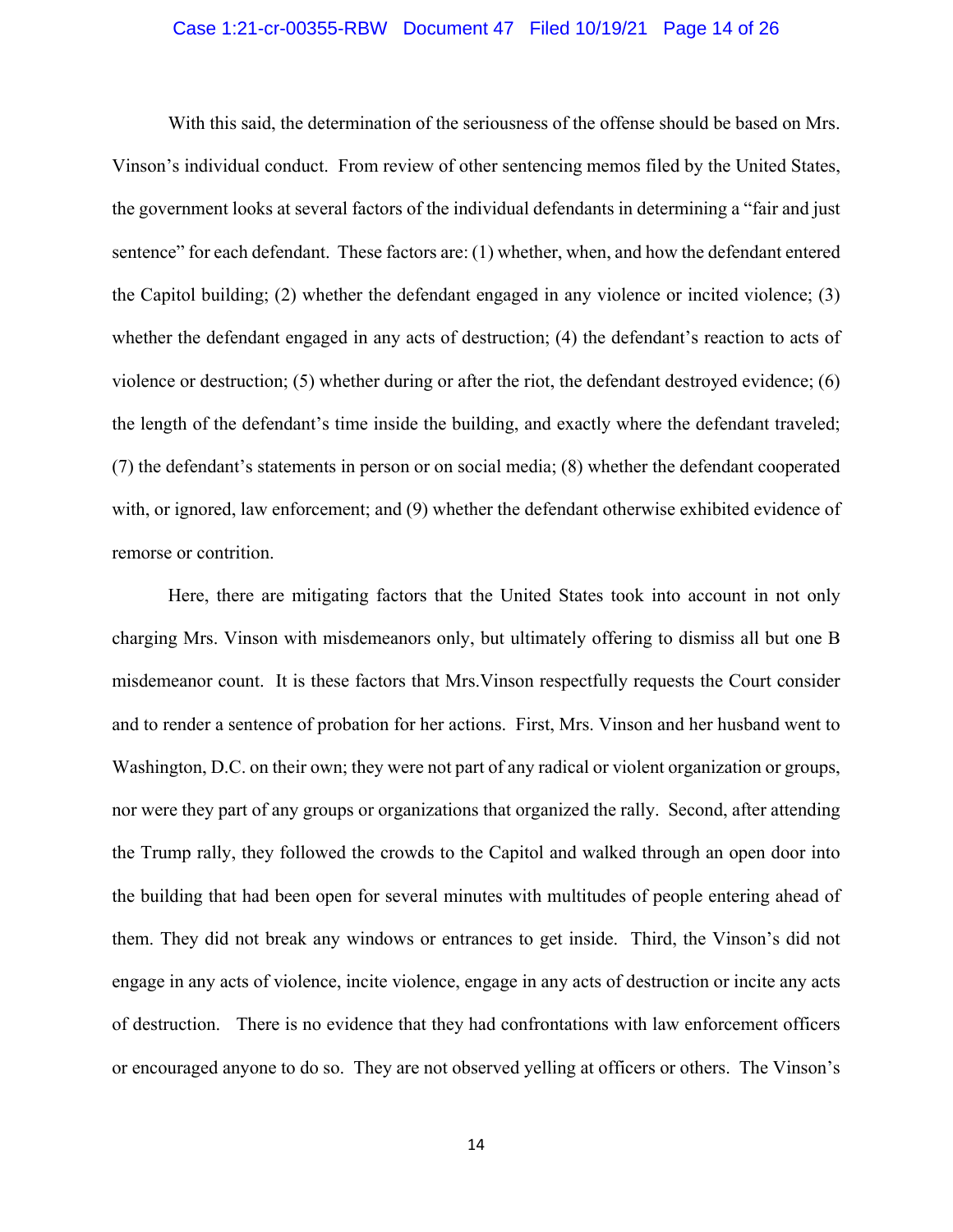## Case 1:21-cr-00355-RBW Document 47 Filed 10/19/21 Page 15 of 26

are not observed holding signs or shouting in any of the videos. When the Vinson's did personally witness someone damage Senator McConnell's door, they did not encourage that individual, but instead, it spurred them to get away from this person and leave the building. Fourth, the Vinson's were in the building for approximately 34 minutes. Once in the Rotunda, they are observed wandering in and out of the four doors of that room for approximately 18 minutes (half the time they are in the Capitol) and eventually exiting. Fifth, Mrs. Vinson did make statements on social media admitting to being in the Capitol and further made statements to the media about her firing and participation in the January  $6<sup>th</sup>$  events. At the time she made these statements, she was attempting to justify her actions in the face of losing her job. She made these statements just days after her trip to Washington DC and her firing. She was upset at the time because she was fired. Since that time, however, her attitude toward the events and her actions have changed. This is first evidenced by her full cooperation with law enforcement and continued cooperation with the government. This is further evidenced by her acceptance of a plea and responsibility for her actions early on in this case; she accepted a guilty plea within 2 weeks of the first offer. Lastly, her remorse is evidenced by the attached letter to the Court. *See* Lori Vinson letter, *supra.*

## **2. A Probated Sentence Would Promote Respect for the Law.**

 A probated sentence would promote Mrs. Vinson's respect for the law. Her respect for these proceedings and the rules and regulations have been present since the inception of this case. As evidenced by her behavior while on pretrial services, she respects and has complied with all the Orders of the court and the role of probation. She has complied with weekly call-in reports, provided all information asked of her, and had no pre-trial violations. Further, she cooperated with the FBI from the beginning by providing two separate interviews, turning herself in, bringing all items requested by the FBI with her, and providing access to her phone. When later asked by the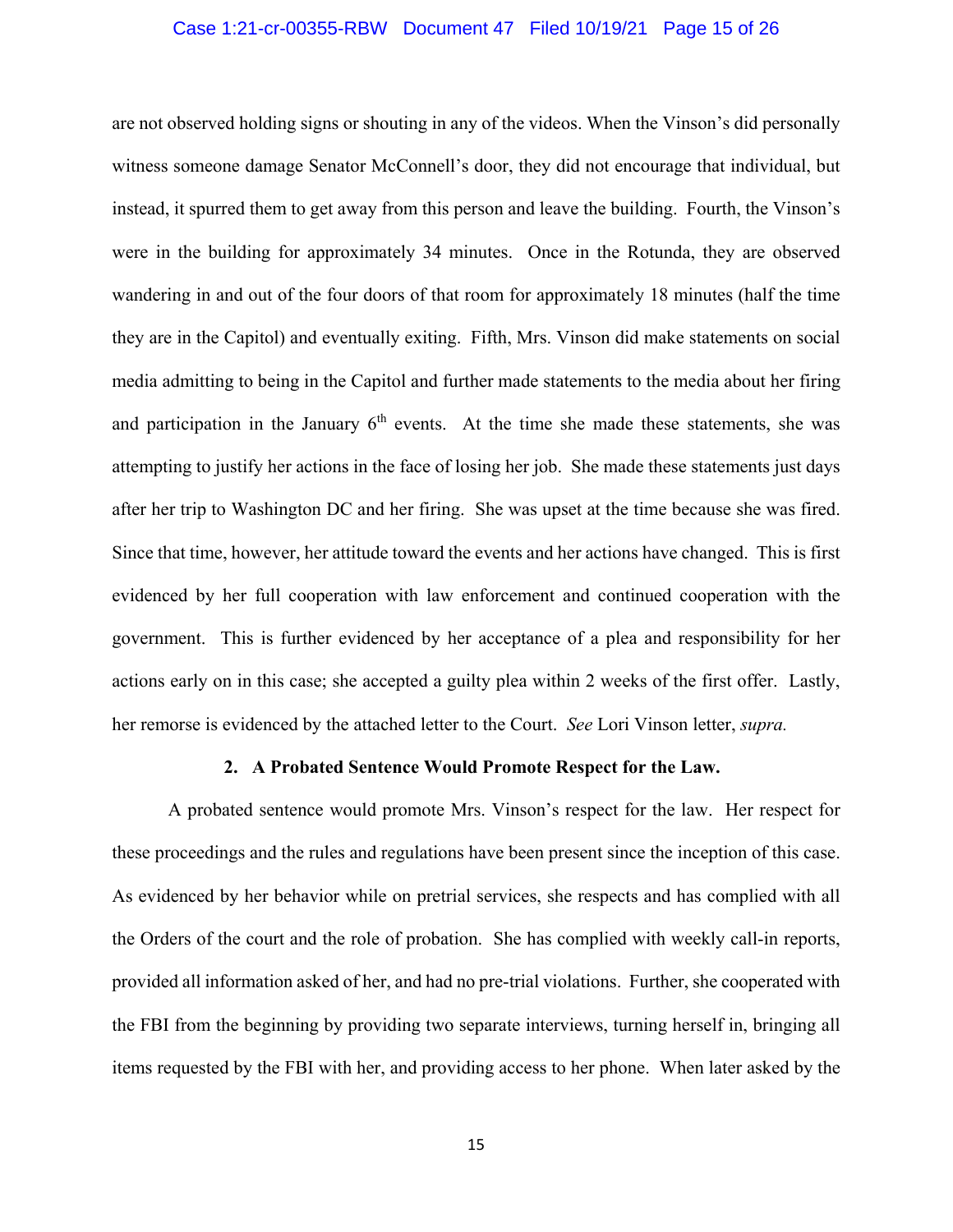## Case 1:21-cr-00355-RBW Document 47 Filed 10/19/21 Page 16 of 26

prosecution to allow review of her communications with her husband on the phone, she updated the consent agreement. She also agreed to plead guilty once an offer was made and is one of the first defendants from January  $6<sup>th</sup>$  to do so.

 Moreover, Mrs. Vinson's lack of a criminal record cannot be emphasized enough. It demonstrates that, but for her actions on the  $6<sup>th</sup>$ —one day out of her 50 years—she has followed and respected the law her entire life. Thus, based upon her lifelong conduct and the conduct while on pretrial supervision, a probated sentence would promote her respect for the law.

#### **3. A Probated Sentence Would Provide Just Punishment.**

 A probated sentence would also provide a just punishment for someone like Mrs. Vinson, considering her acts on January 6. As stated above, Mrs. Vinson's actions on January 6, 2021 are out of character with the last 50 years of her life. Her life has centered on helping others, either through her career as a nurse, as a landlord helping underprivileged tenants, helping a mentally disabled adult, or caring for her terminally-ill mother. But for January 6, 2021, Mrs. Vinson is a law-abiding citizen who contributes to her community. To someone like Mrs. Vinson, who has no criminal record, merely having a misdemeanor on her record is just punishment. She lost her job because of her actions and is facing repercussions with the nursing board. She has indicated to the undersigned on many occasions, her fear of going to jail, but, understanding that her actions have repercussions. Living with this uncertainty and stress from these charges has had a great effect on Mrs. Vinson. A probated sentence, while providing mental relief to Mrs. Vinson, is still considered a serious punishment by her.

 Further, because the Defendant is not subject to supervised release, if the Court sentences her to time to serve rather than probation, her sentence would be complete once she is released from custody. By placing Mrs. Vinson on probation, she would be under a much longer sentence—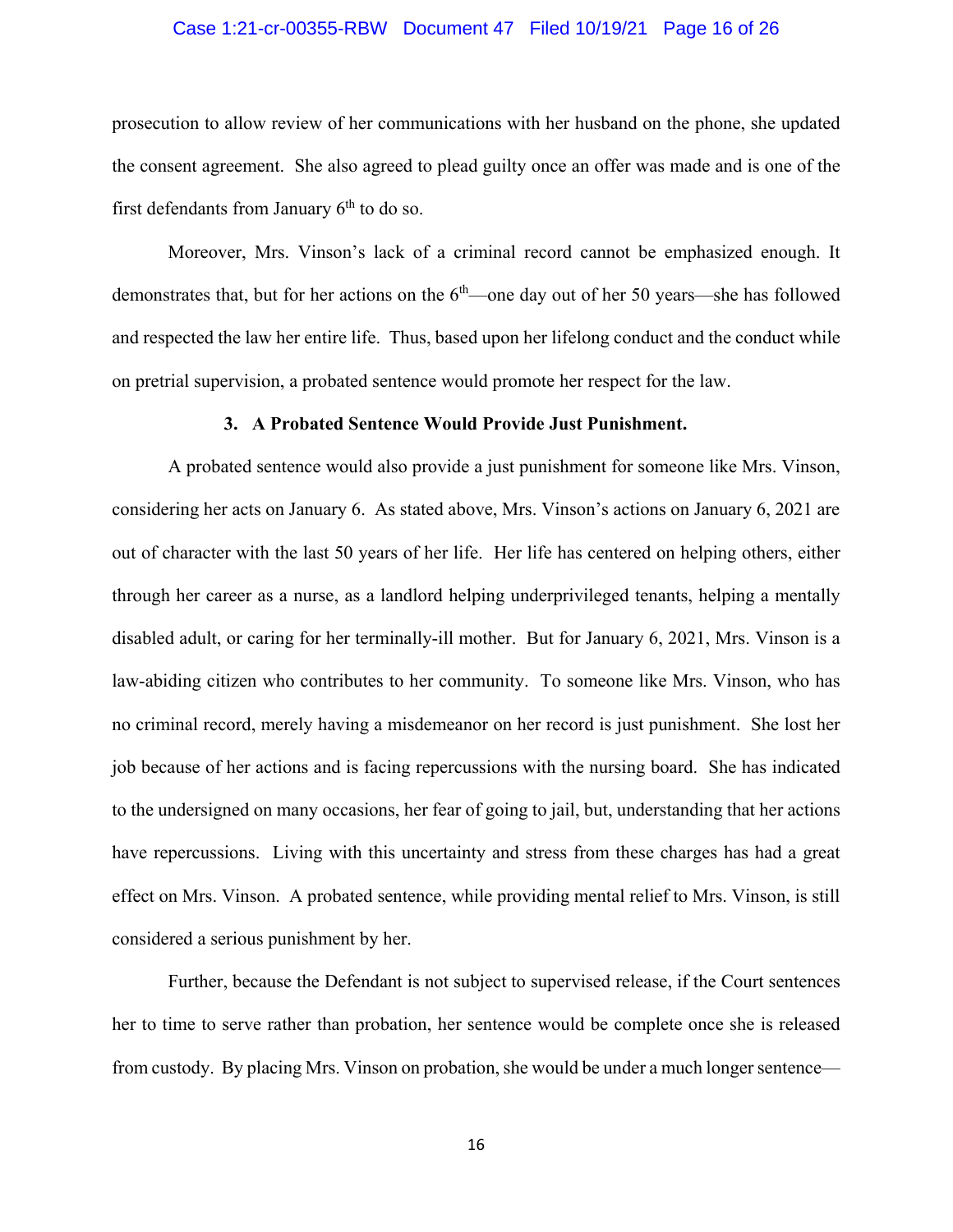## Case 1:21-cr-00355-RBW Document 47 Filed 10/19/21 Page 17 of 26

up to 5 years—and would be subject to supervision to ensure her compliance with the law. Thus, in determining a sentence, should the Court decide that there exists certain aggravating factors/actions, a sentence of probation for more than the statutory maximum term of imprisonment, would suffice as just punishment for those actions.

## **4. A Probated Sentence Would Afford Adequate Deterrence and Protect the Public from Further Crimes.**

 A probated sentence would afford an adequate deterrence to Mrs. Vinson and others in her position, as well as, protect the public from further crime by Mrs. Vinson. As to the latter, as emphasized throughout this memo, Mrs. Vinson has no criminal record. And, it is not expected that she will commit any new offenses based upon her prior history and history while on pretrial services supervision. If the Court were to give her a probated sentence, she would be under supervision for up to five years for which she would have to report to probation and submit to all the rules and regulations that the U.S. Probation office deems appropriate. As history has shown, this type of supervision is effective for Mrs. Vinson and has deterred any criminal conduct. Further, because of the stressful experience of being charged with a federal offense and all the legal and personal repercussions, Mrs. Vinson's attitude today is vastly different than on January  $6<sup>th</sup>$  and the weeks after. When she made statements to the media right after her firing, when she said she would do it again, she was referencing going to a rally, not into the Capitol or the violence. After looking back at the violence at the Capitol, she has advised the undersigned that she would never do anything like that again. In fact, she now doesn't want to participate in any type of political rally or protest again.

# **D. The Type of Sentences Available and Consideration of Pertinent Policy Statements by the U.S. Sentencing Commission (18 U.S.C. §3553(a)(3) and (7))**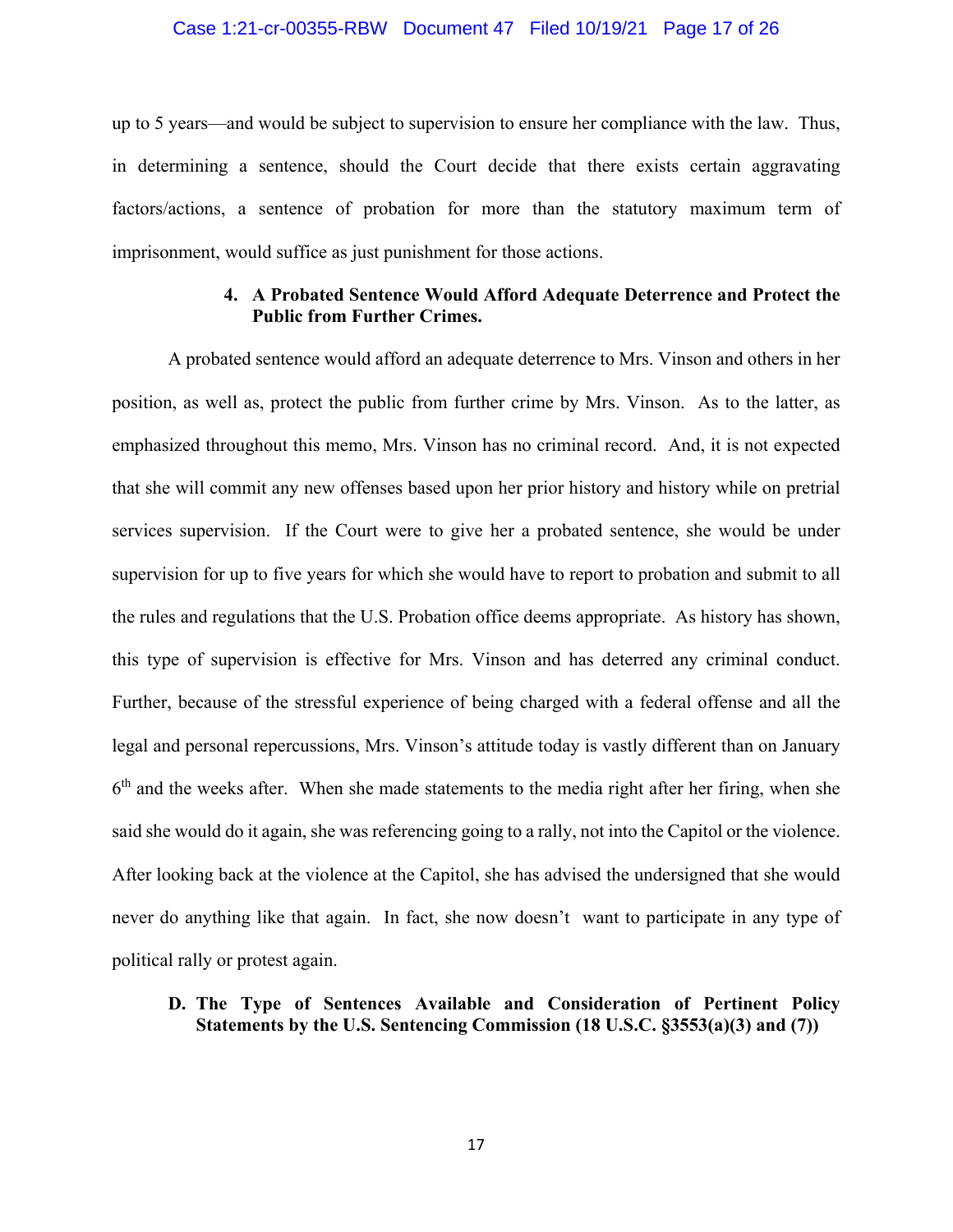## Case 1:21-cr-00355-RBW Document 47 Filed 10/19/21 Page 18 of 26

 This offense carries a maximum term of imprisonment of six months pursuant to 40 U.S.C.  $\S$ §5104(e)(2)(G) and 5109(b) and a maximum fine of \$5,000 pursuant 18 U.S.C. §3571(b). Mrs. Vinson is eligible for up to five years probation pursuant to 18 U.S.C.  $\S 3561(c)(2)$ .

 Although the U.S. Sentencing Guidelines do not apply to Mrs. Vison's offense of conviction, the anticipated dismissed Counts of the Information provide a guideline range of 0 to 6 months. DN 39 at ¶67. If the Court were to consider this guideline range, Mrs. Vinson's low end range would be probation. Thus, the Defendant's requested sentence falls within the range.

 Further, if the Court were to consider the U.S. Sentencing Guideline ranges, it would only be fair and appropriate to consider any departures thereto. In this instance, Mrs. Vinson would qualify for a departure pursuant to USSG §5H1.6. A departure under this guideline is appropriate if family circumstances are "present to an exceptional degree or in some other way makes the case different from the ordinary case." *Koon v. U.S.,* 518 U.S. 81, 96 (1996). Application Note 1(B) to USSG §5H1.6 states:

#### **Departures Based on Loss of Caretaking or Financial Support.**–

A departure under this policy statement based on the loss of caretaking or financial support of the defendant's family requires...the presence of the following circumstances:

 (i) The defendant's service of a sentence within the applicable guideline range will cause a substantial, direct, and specific loss of essential caretaking, or essential financial support, to the defendant's family.

 (ii) The loss of caretaking or financial support substantially exceeds the harm ordinarily incident to incarceration for a similarly situated defendant.

 (iii) The loss of caretaking or financial support is one for which no effective remedial or ameliorative programs reasonably are available, making the defendant's caretaking or financial support irreplaceable to the defendant's family.

 (iv) The departure effectively will address the loss of caretaking or financial support.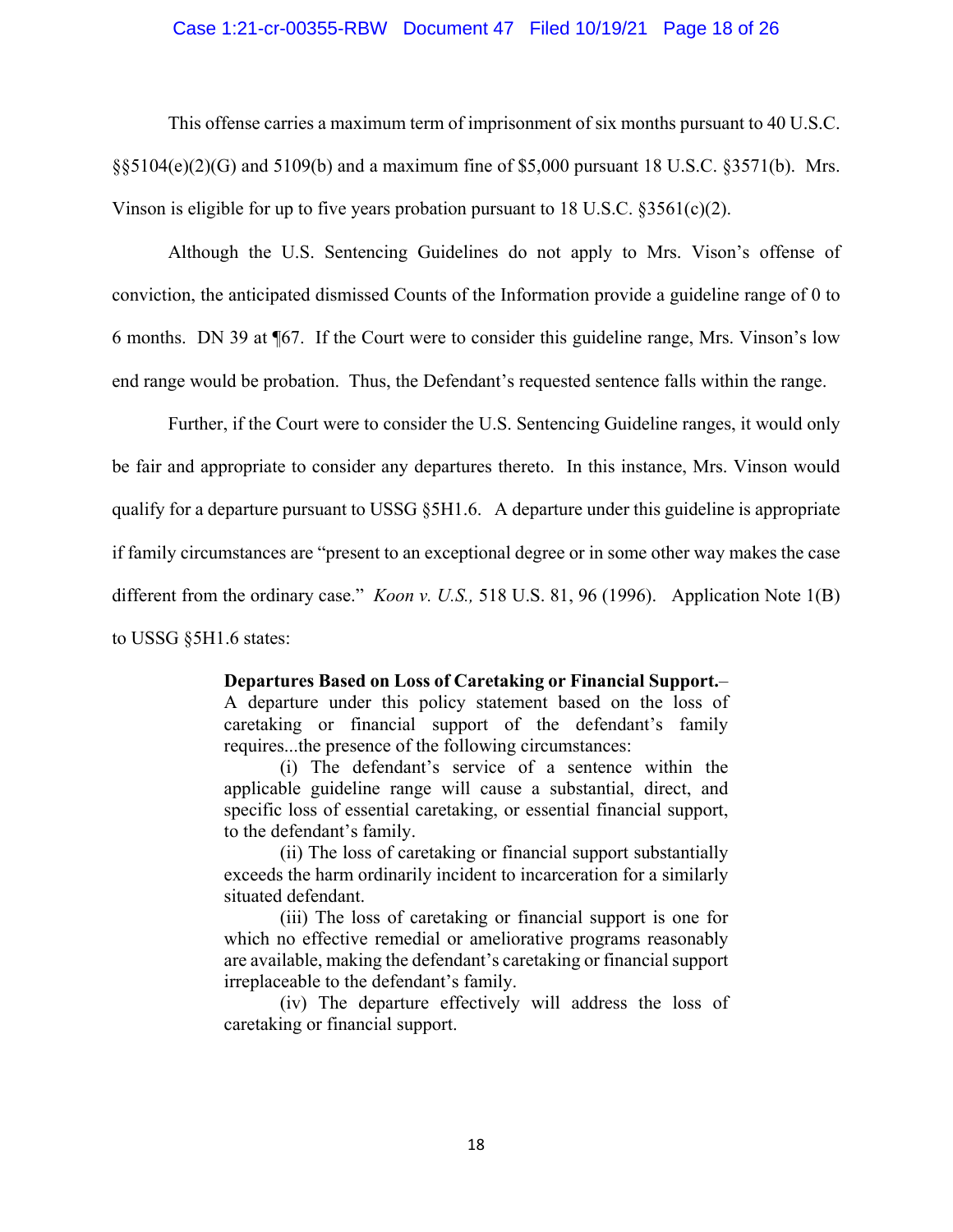## Case 1:21-cr-00355-RBW Document 47 Filed 10/19/21 Page 19 of 26

 If the Court does not consider a departure under the guidelines appropriate, it is the Defendant's position that a variance based upon these factors is equally appropriate. *See* 18 U.S.C. §3553(b)(1)("the court shall impose a sentence of the kind, and within the range…unless the court finds that there exists an aggravating or mitigating circumstance of a kind, or to a degree, not adequately taken into consideration by the sentencing commission").

 Mrs. Vinson oversees the financial and physical care of a 24 year old mentally disabled adult. She was appointed by the Social Security Administration in March of 2021 as Blake's payee. He lives on a property owned by Mrs. Vinson and she oversees his finances to ensure that his bills are paid and his needs are met. She sees Blake every day to ensure that he is properly eating, grooming and, generally, that he is in good health. Without her financial and physical help, he would not be able to take care of himself. Notably, this relationship began when Blake's parents kicked him out and he was homeless for a couple of months.

 If the Court were to impose a sentence of imprisonment for Mrs. Vinson, such sentence would cause a substantial, direct and specific loss of both essential caretaking and financial support of Blake. His parents are not in the picture. Before Mrs. Vinson came along, he was not able to properly care for himself or his finances and he was homeless. He needs her daily assistance to properly pay his bills and to physically take care of himself. Because Blake is an adult and their location in a small rural area, there are few, if any, programs that could help him. It is doubtful that the programs available could offer the daily physical and financial assistance that Mrs. Vinson now provides. Indeed, a new payee would have to be designated by the Social Security Administration which could take quite some time and could cause the interruption of receipt of Social Security payments. If the Court were to sentence Mrs. Vinson to probation, there would be no disruption of her care and, thus, would address the concern over such a loss.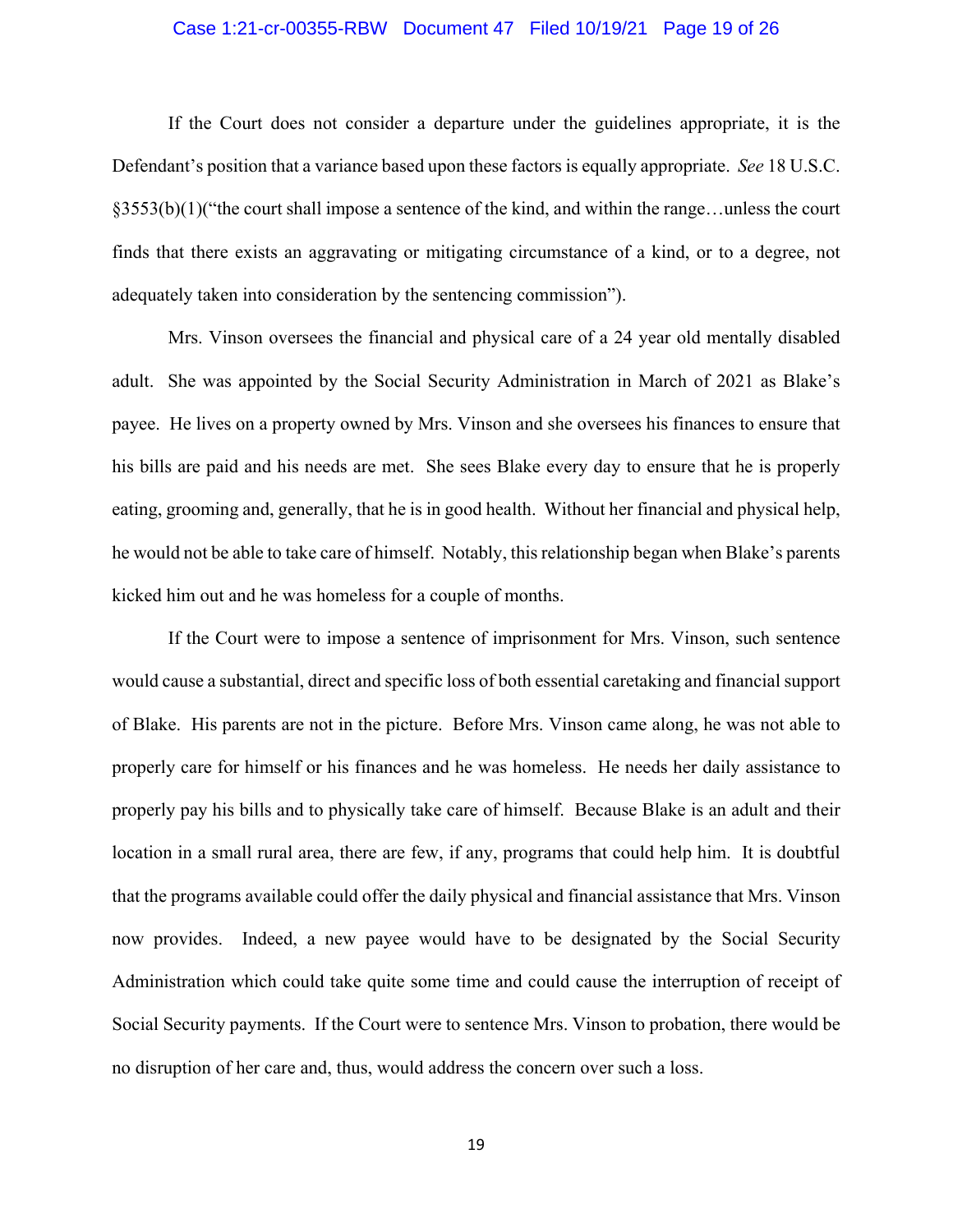## Case 1:21-cr-00355-RBW Document 47 Filed 10/19/21 Page 20 of 26

 Should the Court consider any jail time or home incarceration as a punishment for this offense, Mrs. Vinson respectfully requests the Court grant a departure pursuant to USSG §5H1.6 or a variance under 18 U.S.C. §3553(b)(1). Specifically, Mrs. Vinson requests a sentence of straight probation as a departure and/or variance in this matter. This would allow her to continue in her care of Blake without disruption.

# **E. The Need to Avoid Unwarranted Sentence Disparities Among Defendants/ Due Regard for Relationship of the Sentence to Prescribed Guidelines Applicable to Similar Offenses and Offenders (18 U.S.C. §3553(a)(6) and (b)(1))**

Thus far, fifteen (15) defendants who pled guilty to similar Class B Misdemeanors in relation to the events of January 6, 2021 have been sentenced. The following is a summary of those similarly situated to Mrs. Vinson and the sentences imposed.

| Name and Case No.                          | <b>Offense of Conviction</b>                                                                          | <b>Statement of Offense and</b><br><b>Sentencing Memo Facts</b>                                                                                                                                                                                                                                                                                                                                                                                                                                                                                                                                                  | <b>Sentence</b>                |
|--------------------------------------------|-------------------------------------------------------------------------------------------------------|------------------------------------------------------------------------------------------------------------------------------------------------------------------------------------------------------------------------------------------------------------------------------------------------------------------------------------------------------------------------------------------------------------------------------------------------------------------------------------------------------------------------------------------------------------------------------------------------------------------|--------------------------------|
| <b>Andrew Bennet</b><br>$1:21$ -CR-227-JEB | Picketing, Demonstrating,<br>Parading in a Capitol<br>Building (40 U.S.C.<br>$§5104(e)(2)(G)$ (DN 21) | Bennett entered the Capitol 2<br>minutes after it was breached at<br>2:14 p.m. and remained for 29<br>minutes. He committed no acts<br>of violence or destruction. He<br>was wearing a hat with FAFO, a<br>slogan popular among the Proud<br>Boys. Bennett made statements<br>on Facebook "You better be<br>ready chaos is coming and I will<br>be in DC on $1-6-2021$ fighting<br>for my freedom!" Bennett<br>voluntarily interviewed with the<br>FBI; admitted to his actions; and<br>allowed them access to his<br>phone. Bennett has 0 criminal<br>history points due to age of<br>convictions. (DN 22 & 24) | 24 months<br>probation (DN 29) |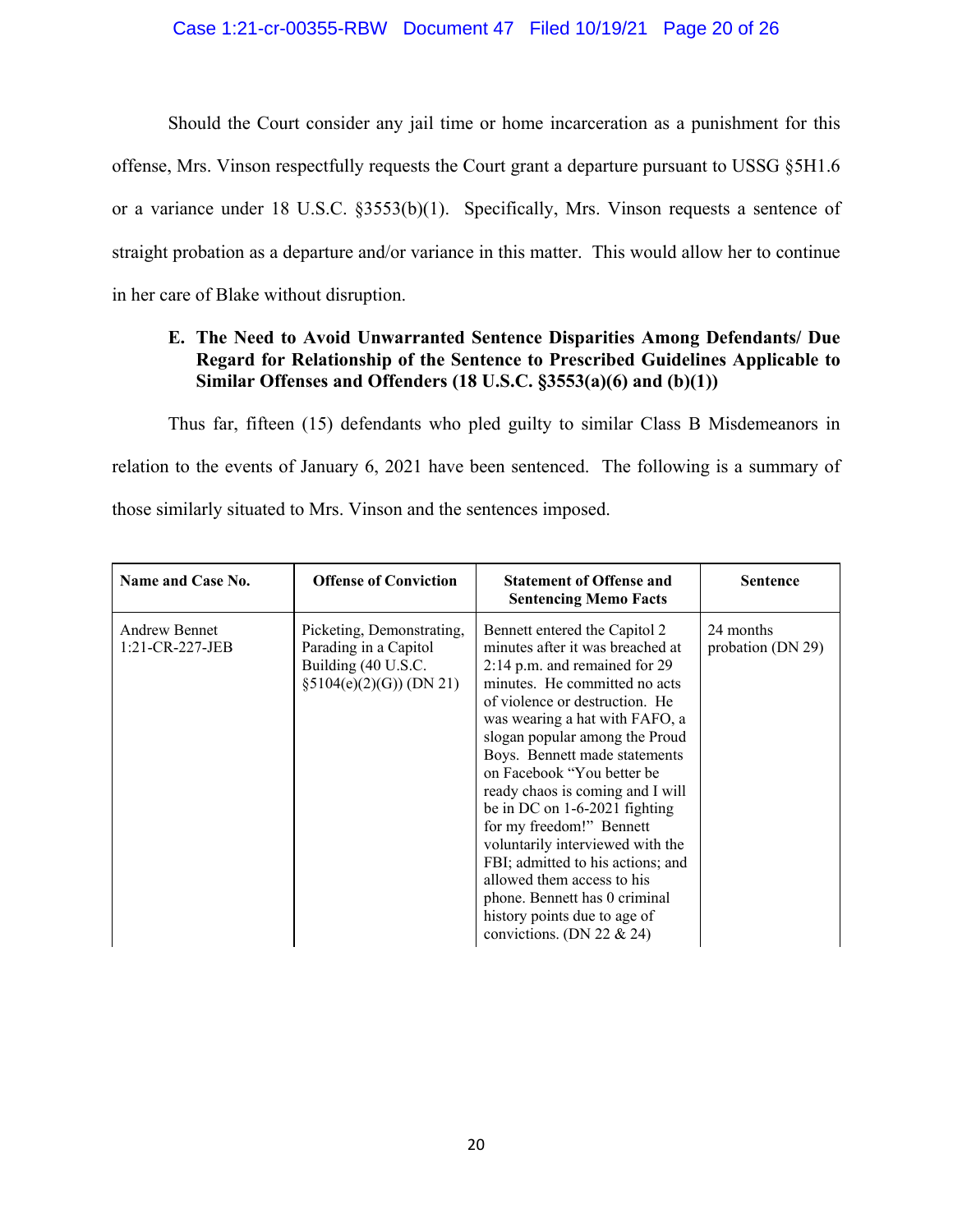| Anna Morgan-Lloyd<br>1:21-CR-164-RCL                                            | Picketing, Demonstrating,<br>Parading in a Capitol<br>Building (40 U.S.C.<br>§5104(e)(2)(G)) (DN 24)   | Morgan-Lloyd entered the<br>Capitol building, walked around<br>for 10 minutes, took photos and<br>posted on Facebook.<br>Additionally, she made<br>Facebook posts and comments,<br>including "I'm here. Best day<br>ever. We stormed the capitol<br>building me and Dona Bissey<br>were in the first 50 people in";<br>"that was the most exciting day<br>of my life"; "I'm so glad we<br>were there. For the experience<br>and memory but most of all we<br>can spread the truth about what<br>happened and open the eyes of<br>some of our friends." Mogran-<br>Lloyd was interviewed by the<br>FBI and admitted to entering the<br>Capitol. (DN 25)                                                                                                                                                                                                                                                                                                                                                                                                                                                    | 36 months<br>probation. (DN 29)                                                       |
|---------------------------------------------------------------------------------|--------------------------------------------------------------------------------------------------------|-----------------------------------------------------------------------------------------------------------------------------------------------------------------------------------------------------------------------------------------------------------------------------------------------------------------------------------------------------------------------------------------------------------------------------------------------------------------------------------------------------------------------------------------------------------------------------------------------------------------------------------------------------------------------------------------------------------------------------------------------------------------------------------------------------------------------------------------------------------------------------------------------------------------------------------------------------------------------------------------------------------------------------------------------------------------------------------------------------------|---------------------------------------------------------------------------------------|
| Jessica Bustle<br>1:21-CR-00238-TFH<br>Co-Defendant: Joshua<br>Bustle (husband) | Picketing, Demonstrating,<br>Parading in a Capitol<br>Building (40 U.S.C.<br>$§5104(e)(2)(G))$ (DN 24) | Bustle, who was carrying a sign<br>protesting COVID vaccinations,<br>entered the Capitol at 2:50 p.m.<br>through the Rotunda and was<br>inside for approximately 20<br>minutes with her husband,<br>Joshua Bustle, until they were<br>forced out of the same door by<br>law enforcement. Before<br>January 6 <sup>th</sup> , she posted on social<br>media "We don't win this thing<br>sitting on the sidelines. Excited<br>to stand for truth with my fellow<br>patriots and freedom fighters in<br>D.C. today." On January $6th$ , she<br>posted on Facebook "Pence is a<br>traitor. We stormed the capital<br>[sic]" After the $6th$ , she posted<br>"we need a revolution! We can<br>accept an honest and fair election<br>but this is NOT fair and patriots<br>don't want to see their country<br>brought into communism and<br>destroyed over a lie." She has<br>several traffic infractions and a<br>misdemeanor disorderly conduct,<br>but would have 0 criminal<br>history points. There is no<br>indication that she cooperated<br>with the FBI. (DN $25 \& 39$ and<br>DN1-1 1:21-mj-00280-RMM) | 24 months<br>probation with the<br>condition of 60<br>days home<br>detention. (DN 42) |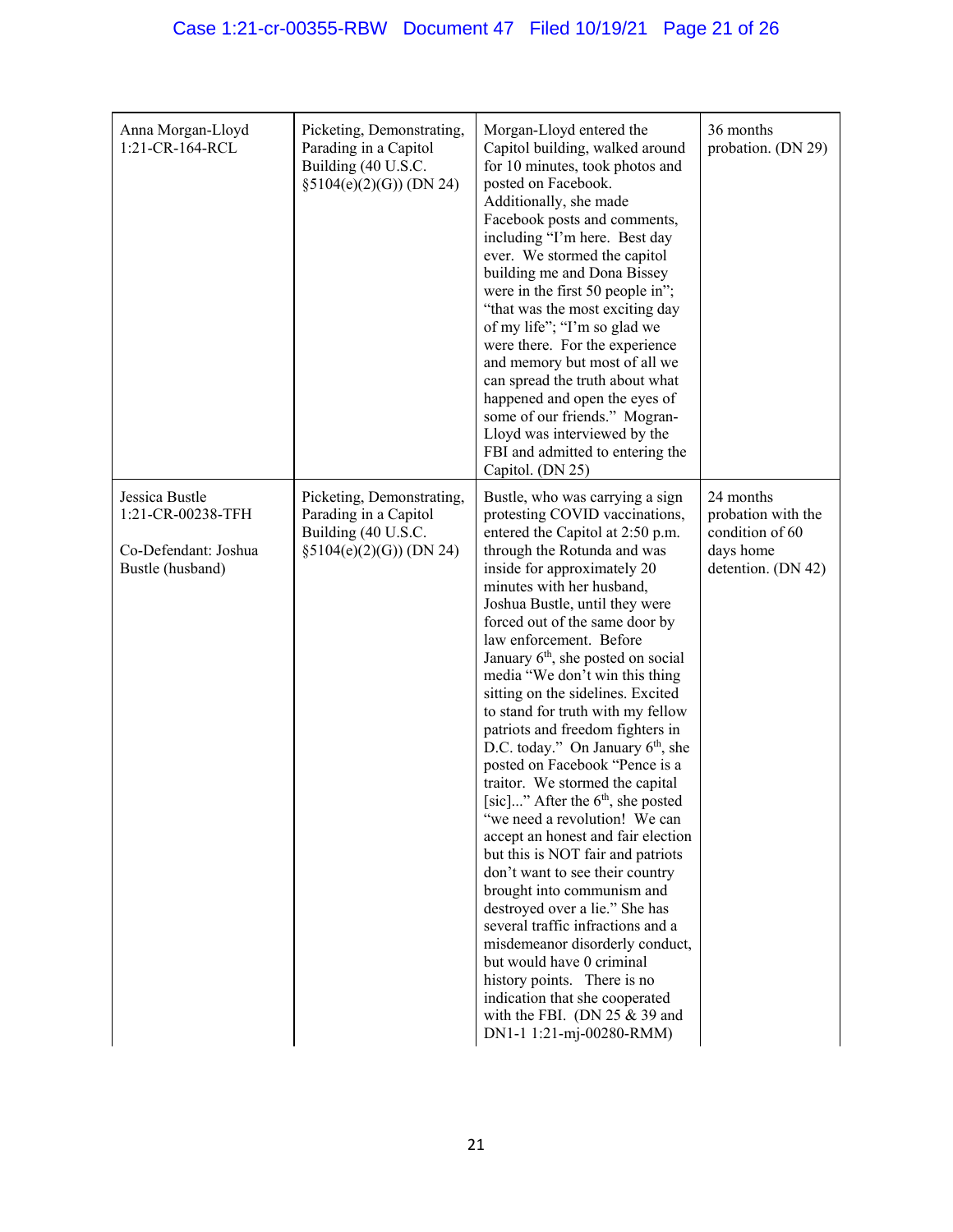| Joshua Bustle<br>1:21-CR-00238-TFH<br>Co-Defendant: Jessica<br>Bustle (wife) | Picketing, Demonstrating,<br>Parading in a Capitol<br>Building (40 U.S.C.<br>$\S5104(e)(2)(G)$ (DN 23) | Statement of Offense is the same<br>of his wife, Jessica Bustle's,<br>above. He has traffic offenses,<br>but has 0 criminal history points.<br>(DN 24 & 38)                                                                                                                                                                                                                                                                                                                                                                                                                                                                       | 24 months<br>probation with the<br>condition of 30<br>days home<br>detention (DN 44) |
|------------------------------------------------------------------------------|--------------------------------------------------------------------------------------------------------|-----------------------------------------------------------------------------------------------------------------------------------------------------------------------------------------------------------------------------------------------------------------------------------------------------------------------------------------------------------------------------------------------------------------------------------------------------------------------------------------------------------------------------------------------------------------------------------------------------------------------------------|--------------------------------------------------------------------------------------|
| Danielle Doyle<br>1:21-CR-00324-TNM                                          | Picketing, Demonstrating,<br>Parading in a Capitol<br>Building (40 U.S.C.<br>$\S5104(e)(2)(G)$ (DN 23) | Doyle entered the Capitol at 2:20<br>p.m. by climbing through a<br>broken window next to the<br>Senate Wing door. She walked<br>through numerous areas of the<br>Capitol-Orientation Lobby, the<br>Crypt, the Upper Orient Lobby,<br>the Rotunda, and the Supreme<br>Court Chambers stairs. She was<br>in the building 20-25 minutes.<br>During this time, she is seen on<br>camera chanting and yelling at<br>law enforcement officers. Her<br>prior record consists of traffic<br>offenses and a DUI, but would<br>have 0 criminal history points.<br>There is no notation that she<br>cooperated with the FBI. (DN<br>24 & 27) | 2 months probation<br>(Oct. $1, 2021$<br>Minute Entry)                               |

Mrs. Vinson's actions are similar to those who received probated sentences. Like those Defendants, she did not participate in any acts of violence or property destruction. While she did partake in interviews and make less than desirable statements about her actions, many of those who received probation did the same on social media. In fact, the other probated Defendants' statements on social media appear to be more encouraging of riotous behavior. Like most of those who received a probated sentence, Mrs. Vinson cooperated with the FBI by providing two interviews and all evidence requested. Further, like many of those receiving probation, she has no criminal record. Lastly, the probated individuals, like Mrs. Vinson, pled early to their offenses.

 Compare these defendants who received probated sentences to those misdemeanor defendants who have received a jail sentence (as recommended by the United States here):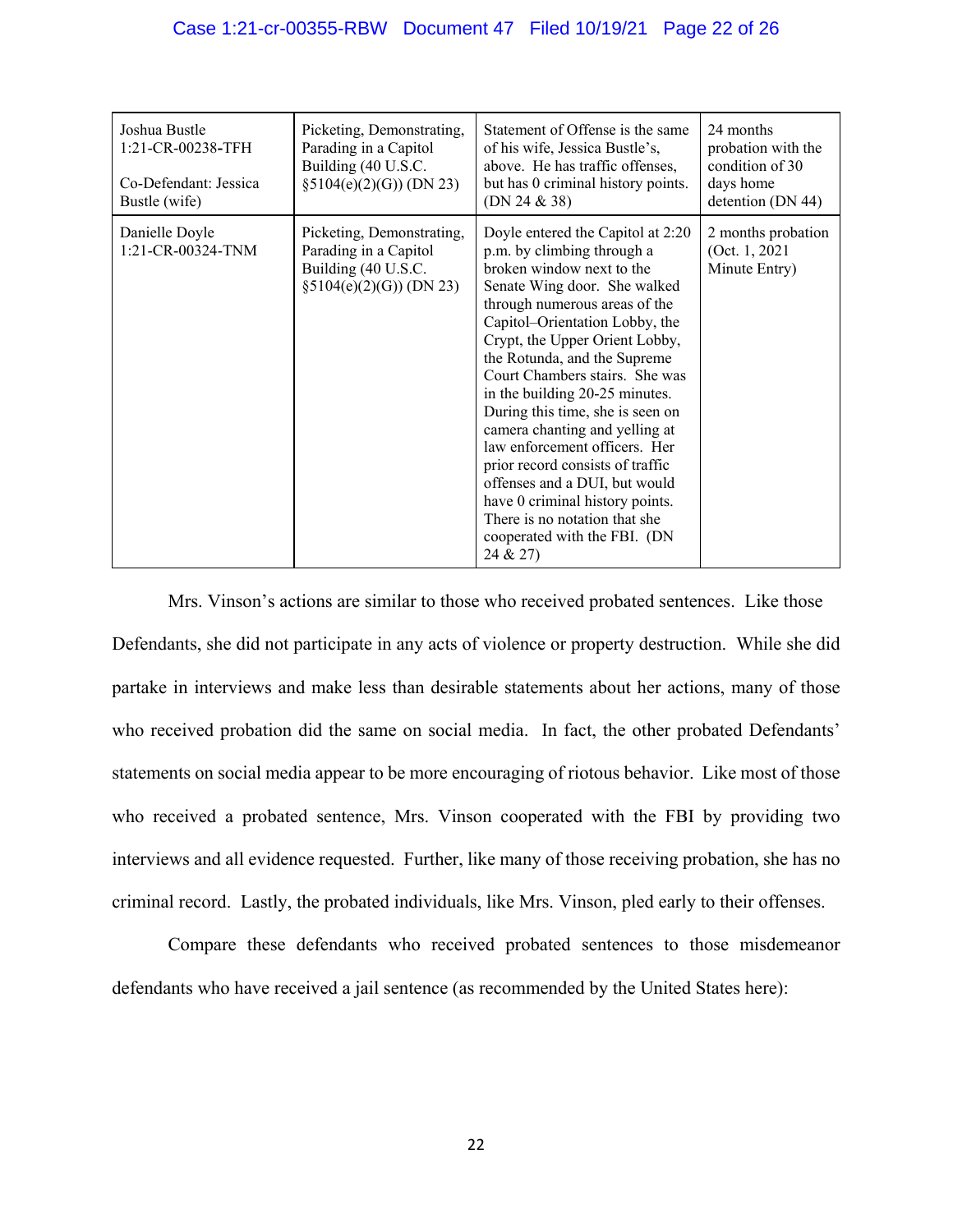| Name and Case No.                                             | <b>Offense of Conviction</b>                                                                                    | <b>Statement of Offense and</b><br><b>Sentencing Memo Facts</b>                                                                                                                                                                                                                                                                                                                                                                                                                                                                                                                                                                                                                                                                                                                                                                                | <b>Sentence</b>              |
|---------------------------------------------------------------|-----------------------------------------------------------------------------------------------------------------|------------------------------------------------------------------------------------------------------------------------------------------------------------------------------------------------------------------------------------------------------------------------------------------------------------------------------------------------------------------------------------------------------------------------------------------------------------------------------------------------------------------------------------------------------------------------------------------------------------------------------------------------------------------------------------------------------------------------------------------------------------------------------------------------------------------------------------------------|------------------------------|
| Karl Dresch<br>1:21-CR-71-ABJ                                 | Picketing, Demonstrating,<br>Parading in a Capitol<br>Building (40 U.S.C.<br>$\S5104(e)(2)(G)$ (DN 35)          | Dresch was originally charged<br>with felony Obstruction of Justice<br>and, through plea negotiations,<br>pled to a lesser offense. He was<br>inside for 20 minutes. He made<br>postings on social media after,<br>including, "Took a lil gaswtf I<br>love masks now!"; "Mike Pence<br>gave our country to the<br>communist hordes, traitor scum<br>like the rest of them, we have<br>your back give the word and we<br>will be back even stronger."<br>Dresch is a convicted felon with 5<br>criminal history points. When a<br>search of his residence was<br>conducted, officers located a<br>Russian SKS assault style rifle, 2<br>shotguns, glock pistol and over<br>100 rounds of ammo. (DN 36 &<br>33)                                                                                                                                  | 6 months to serve<br>(DN 37) |
| Derek Jancart<br>1:21-CR-148-JEB<br>Co-defendant:<br>Erik Rau | Disorderly Conduct in a<br>Capitol Building or<br>Grounds-B<br>misdemeanor (40 U.S.C.<br>§5104(e)(2)(D) (DN 20) | Jancart came armed to the rally<br>with a gas mask. His co-<br>defendant, Erik Rau videoed the<br>events of the protestors breaking<br>through the police line on the<br>West Lawn and can be heard<br>yelling "We have the police<br>surrounded! We have you<br>surrounded!" He scaled the wall<br>to get into the Capitol. Among<br>the many places he went in the<br>Capitol was the Speaker's<br>conference room where he took a<br>photo of Rau. He exited the<br>Capitol only after the law<br>enforcement ordered him to do so.<br>His prior history consists of a DUI<br>And several traffic offenses.<br>Before January 6, he posted that<br>he was going to D.C. and<br>"prepared for chemical attacks<br>and whatnot" and "NO<br><b>EXCUSES! NO RETREAT! NO</b><br><b>SURRENDER! TAKE THE</b><br>STREETS! TAKE BACK OUR<br>COUNTRY! | 45 days to serve<br>(DN 33)  |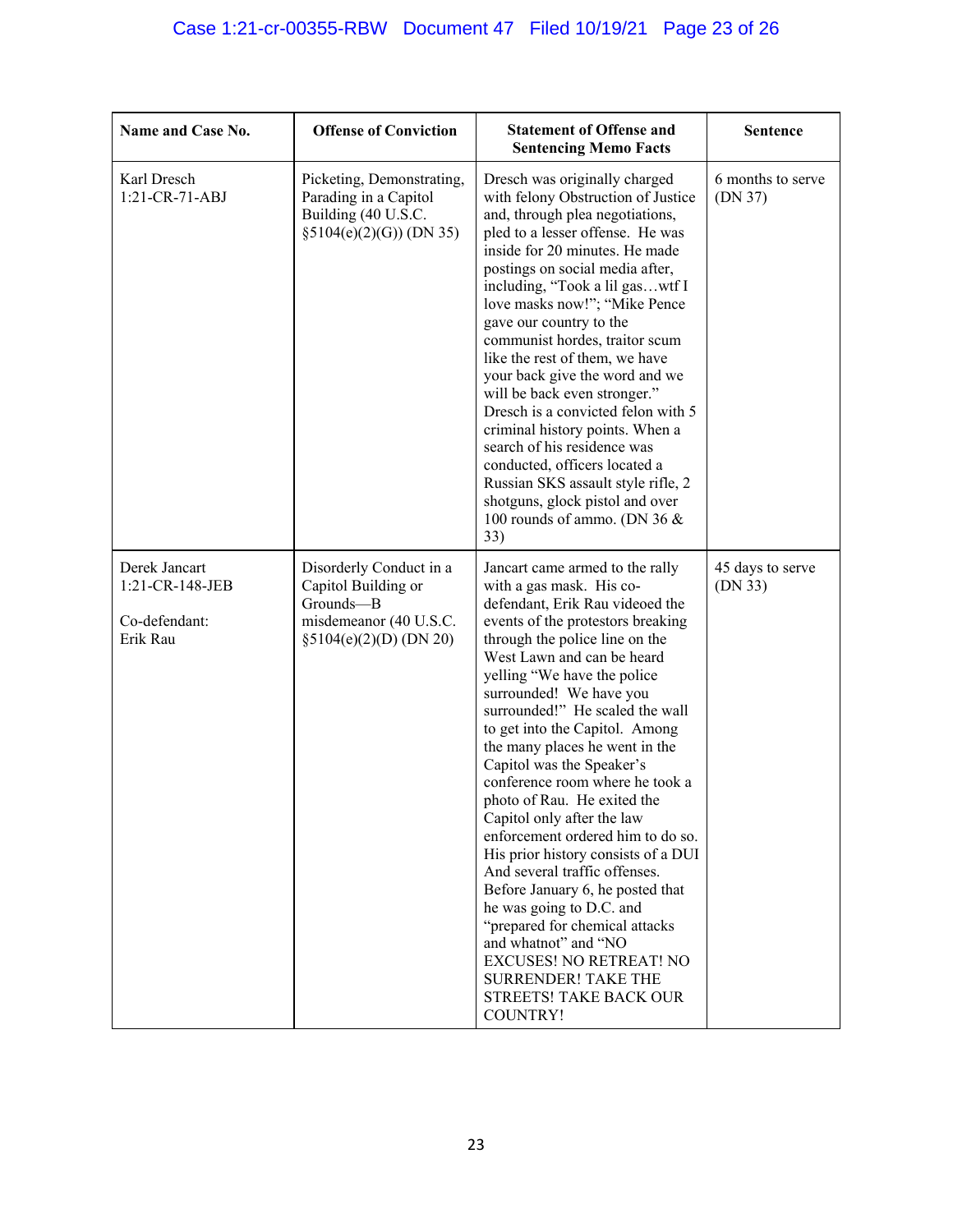|                                  |                                                                                                                | After January 6, he posted on<br>social media, that the rioters<br>"wanted to let the politicians<br>know we can get this far anytime<br>we want" and "I would like to<br>keep my job at least until the<br>revolution starts." (DN 21 & 25)                                                                                                                                                                                                    |                                                                |
|----------------------------------|----------------------------------------------------------------------------------------------------------------|-------------------------------------------------------------------------------------------------------------------------------------------------------------------------------------------------------------------------------------------------------------------------------------------------------------------------------------------------------------------------------------------------------------------------------------------------|----------------------------------------------------------------|
| Erik Rau<br>1:21-CR-467          | Disorderly Conduct in a<br>Capitol Building or<br>Grounds-B<br>misdemeanor (40 U.S.C.<br>§5104(e)(2)(D) (DN 8) | Same offense conduct as co-<br>defendant Jancart. In addition,<br>Rau can be heard yelling "go, go,<br>go" on video when rioters push<br>through the police line. He had to<br>be physically forced out of the<br>Capitol by an officer. His<br>criminal history consists of<br>juvenile and traffic offenses, as<br>well as, a domestic violence<br>assault for which he was on<br>probation when he incurred these<br>charges. (DN $9 & 13$ ) | 45 days to serve<br>(DN 21)                                    |
| Robert Reeder<br>1:21-CR-166-TFH | Picketing, Demonstrating,<br>Parading in a Capitol<br>Building (40 U.S.C.<br>$§5104(e)(2)(G))$ (DN 20)         | Reeder was tear gassed and<br>chanting "Fight for Trump!" when<br>entering the Capitol. He left the<br>Capitol and then turned back<br>around and re-entered, yelling<br>"USA!" He recorded an assault<br>on a police officer near the<br>Rotunda and yelling to the<br>officers "you need to retreat!" He<br>later posted online that "We had<br>to doahbattle with the Police<br>inside." (DN 19 & 26)                                        | 90 days to serve<br>(Oct. 8, 2021)<br>Amended Minute<br>Entry) |

 The common theme among those misdemeanor defendants that are receiving jail time is (1) the presence of a criminal history,<sup>3</sup> (2) violent social media rhetoric, (3) preparation to fight and/or resist law enforcement; and (4) the encouragement of same. Those factors are not present in Mrs. Vinson's case. She was wearing a fuzzy jacket, jeans and ear warmers; not riot gear or gas masks. She didn't record or encourage violence. Her statements to the media and on social media did not contain violent rhetoric. Despite this, the United States' recommendation of 30 days incarceration focuses primarily on her social media activity and statements made to the media after

 <sup>3</sup> With the exception or Robert Reeder, 1:21-CR-166.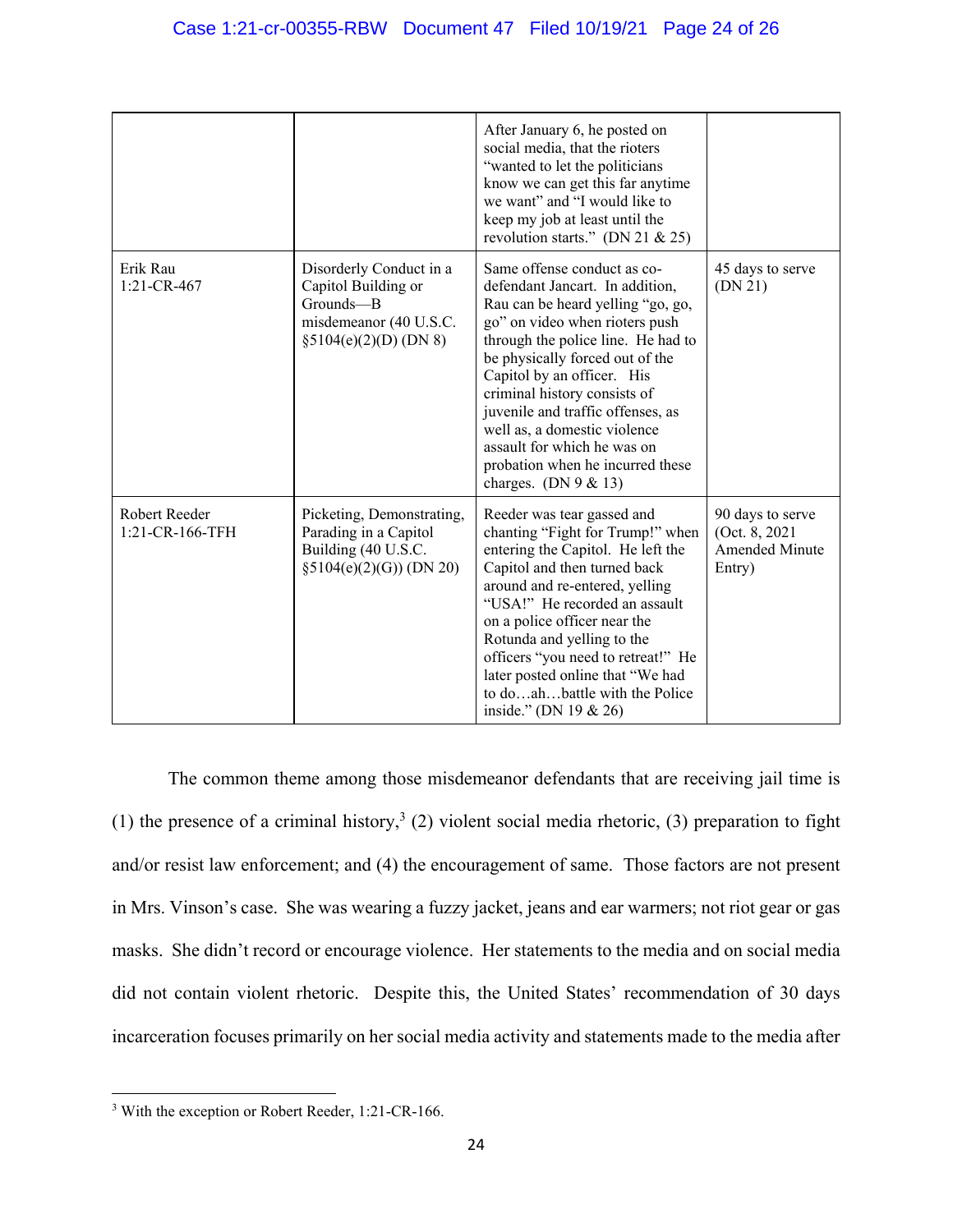## Case 1:21-cr-00355-RBW Document 47 Filed 10/19/21 Page 25 of 26

the events. The key difference between her statements and those defendants who received jail time is the lack of incitement to violence and resistance. Again, when looking at her social media statements and actions after the January 6 events, they are more in line with statements from those individuals who received probation.

 With no guidelines as guidance, the best way to ensure that there is no disparity among sentences, is to look at those similarly situated Defendants who have already been sentenced. Mrs. Vinson falls in a category of misdemeanor Defendants who have been given straight probation or probation with a condition on home detention. Mrs. Vinson respectfully requests the Court to sentence her consistent with those individuals.

# **F. The Need to Provide Restitution to Any Victims of the Offense (18 U.S.C. §3553 (7))**

As part of the plea agreement, Mrs. Vinson agreed to pay \$500 in restitution. A probated sentence would assist in fulfilling this obligation. Any imprisonment could result in the loss of Mrs. Vinson's job and, thus, earning ability. If she were probated, it would ensure that the Defendant gets the money paid back in a timely fashion. Accordingly, under this factor, probation is warranted.

## **VI. CONCLUSION**

 For the foregoing reasons, Mrs. Vinson requests that the Court sentence her to a five year period of probation with the condition of 100 hours of community service and \$500 in restitution. This is consistent with the plea agreement entered into by the United States and would be sufficient but no greater than necessary when considering the factors in 18 U.S.C. §3553.